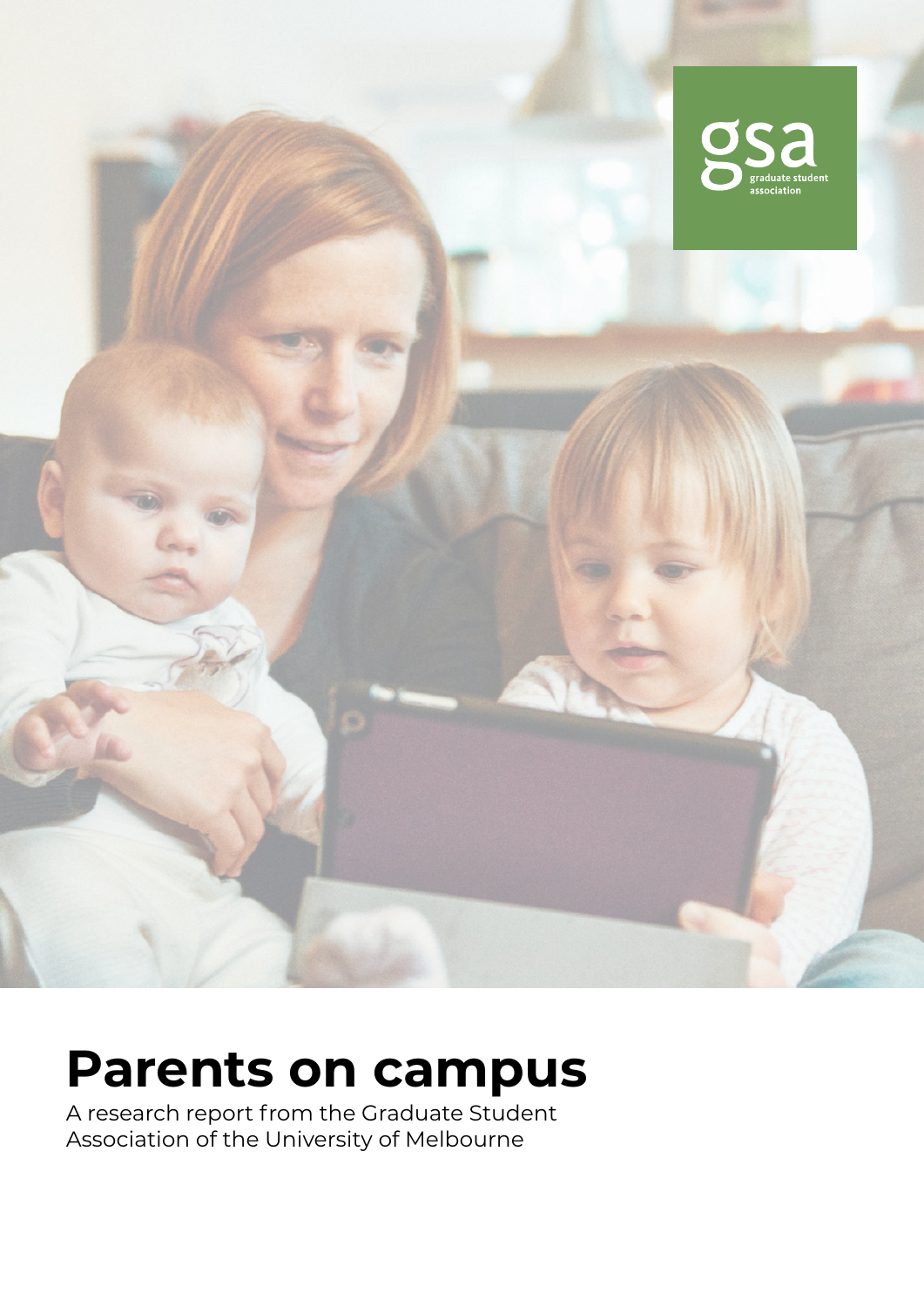Thank you Rachna Muddagouni, GSA CEO Dr Natasha Abrahams, GSA Senior Policy Coordinator Ally Phillipou, GSA Graduate Representation Officer GSA Council Members Emily De Rango (Past Staff Member- GM Representation) Lubna Meempatta (GSA Families Officer 2019/2020) Graduate Parents and other stakeholders who participated in the project National Tertiary Education Union (NTEU)

Report Edited Elissa Hill

Layout and Design Vivien Bong GSA Graduate Graphic Design Officer

Funded by University of Melbourne SSAF program © Graduate Student Association University of Melbourne 2020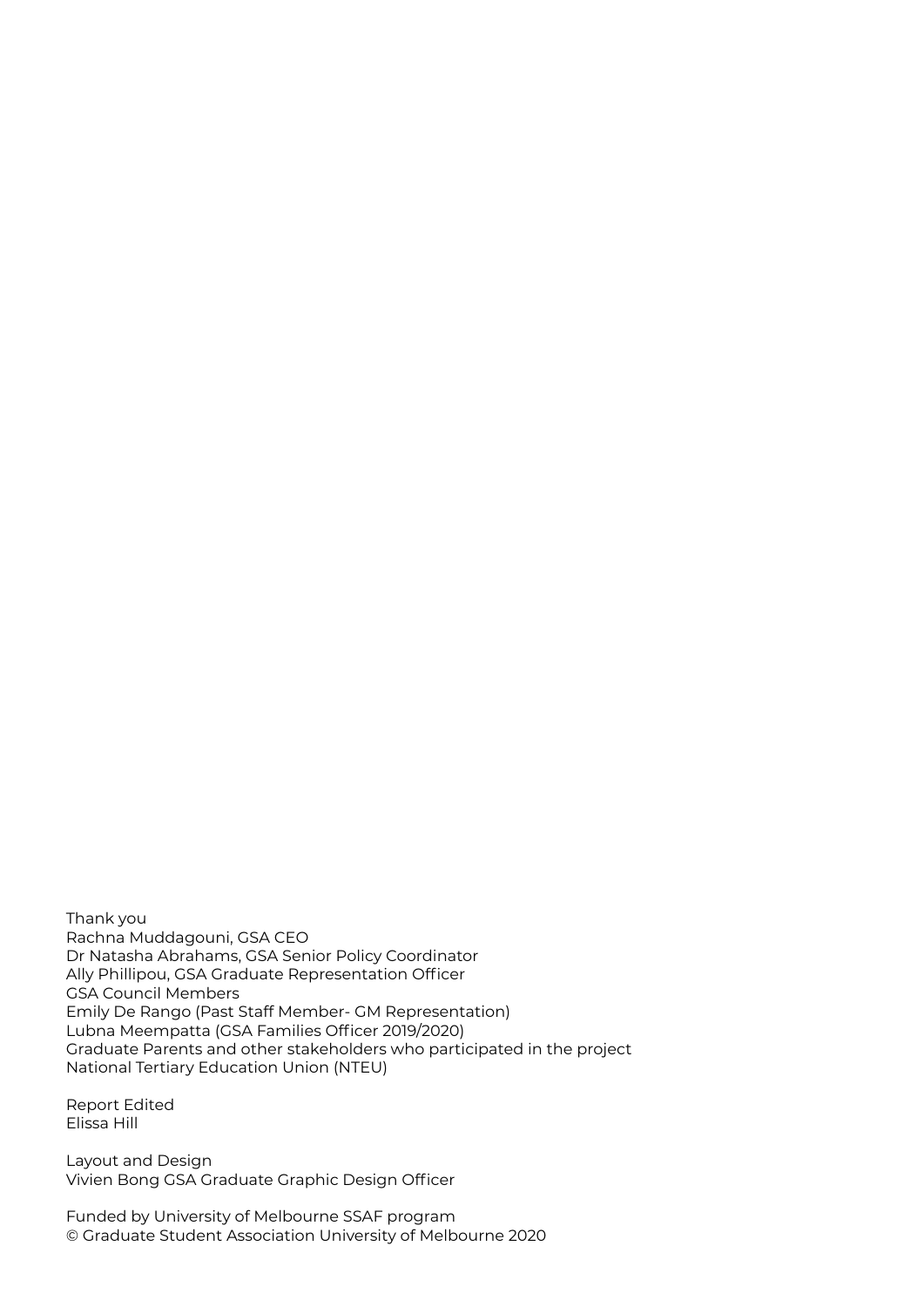| <b>Executive summary</b>                                                      | 4  |
|-------------------------------------------------------------------------------|----|
| Introduction                                                                  | 6  |
| Purpose and scope of the 'parents on campus' research                         | 6  |
| Background and context                                                        | 6  |
| How the 'parents on campus' research report fits with the existing literature | 9  |
| <b>Research methods</b>                                                       | 10 |
| Desktop research                                                              | 10 |
| Survey                                                                        | 10 |
| Policies and support for student parents at the University of Melbourne       | 11 |
| Dedicated policies                                                            | 11 |
| General policies and procedures                                               | 11 |
| Legislation                                                                   | 12 |
| Support and facilities provided by the University                             | 12 |
| Support and facilities provided by GSA                                        | 14 |
| <b>Survey findings</b>                                                        | 15 |
| Demographics                                                                  | 15 |
| The University is not a 'family-friendly' environment for students            | 18 |
| There are barriers to accessing University childcare facilities               | 19 |
| University policies and culture do not support student parents                | 21 |
| Student parents feel alienated and invisible                                  | 22 |
| Graduate researchers who are parents face compounded challenges               | 22 |
| <b>Conclusions</b>                                                            | 24 |
| Facilities and support                                                        | 24 |
| Policies                                                                      | 25 |
| Culture                                                                       | 25 |
| <b>Recommendations</b>                                                        | 26 |
| Recommendations to the University                                             | 26 |
| Recommendations to Federal Government                                         | 26 |
| Recommendations to GSA                                                        | 27 |
| A note on COVID-19                                                            | 27 |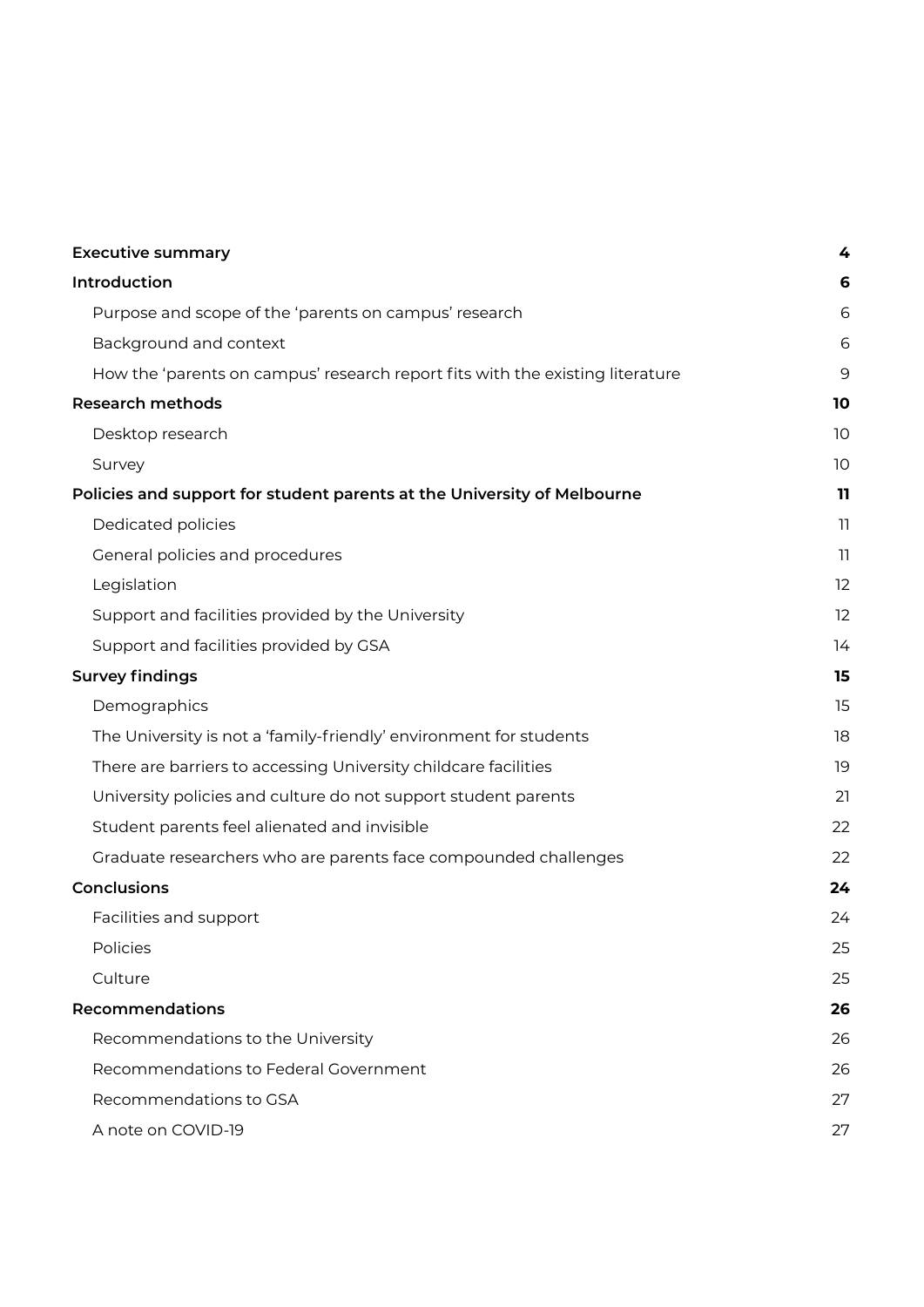### <span id="page-3-0"></span>**Executive summary**

The Graduate Student Association (GSA) represents the interests of all graduate students at the University of Melbourne.

As part of GSA's representation and advocacy mandate, this research report aimed to understand and improve the educational experiences of graduate student parents at the University of Melbourne.

The research involved a desktop review of existing policies and support options for student parents at the University. A survey was also conducted with students and staff members with children at the University.

The research highlighted factors that hamper the ability of student parents to participate in the university community and succeed in their studies:

- Overall, the University fails to adequately accommodate the caring responsibilities of students. It does not provide a family-friendly environment in terms of supports, facilities, physical spaces and culture.
- There are no dedicated policies for student parents. More general policies related to leave entitlements and flexibility are often unsuitable for student parents or not adhered to in practice.
- University childcare is largely unaffordable and inflexible, and hence, inaccessible.
- Student parents feel invisible and alienated.

Graduate researchers who are also parents are particularly impacted through the compounding issues of long working hours, low stipends, the absence of leave entitlements if they are a casual or sessional employee, out of hours events and conferences, and discrimination from fellow academics.

Based on the research findings, GSA has recommended actions for the University of Melbourne and Federal Government to improve the educational experiences of student parents. There are also opportunities for GSA itself to support and advocate for graduate student parents.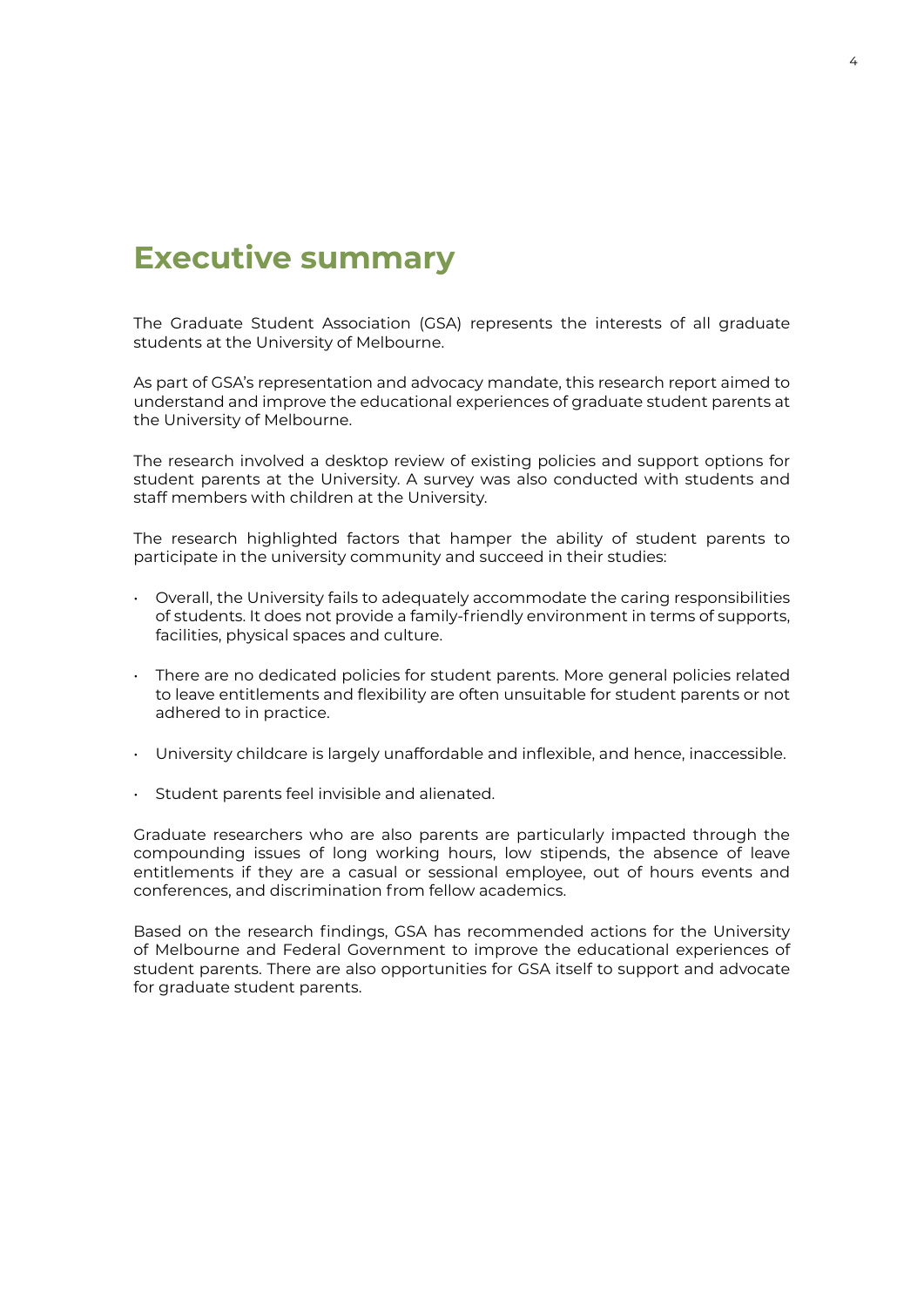#### **Recommendations for the University of Melbourne**

- Ensure University policies align with student parent needs and are implemented appropriately
- Increase access to University childcare
- Make facilities, supports and physical spaces more 'family-friendly'.

#### **Recommendations for the Federal Government**

- Increase leave entitlements for graduate research students who are parents
- Increase government payments to graduate researchers
- Reform the Child Care Subsidy scheme to better support student parents.

#### **Recommendations for GSA**

The most impactful action GSA can take to support graduate student parents is to lobby the University and Federal Government and advocate for the changes recommended above.

Other recommended actions:

- Consult with student parents regularly to determine their needs and identify opportunities for change
- Ensure student parents have up to date information about supports and facilities at the University
- Continue existing GSA initiatives for student parents.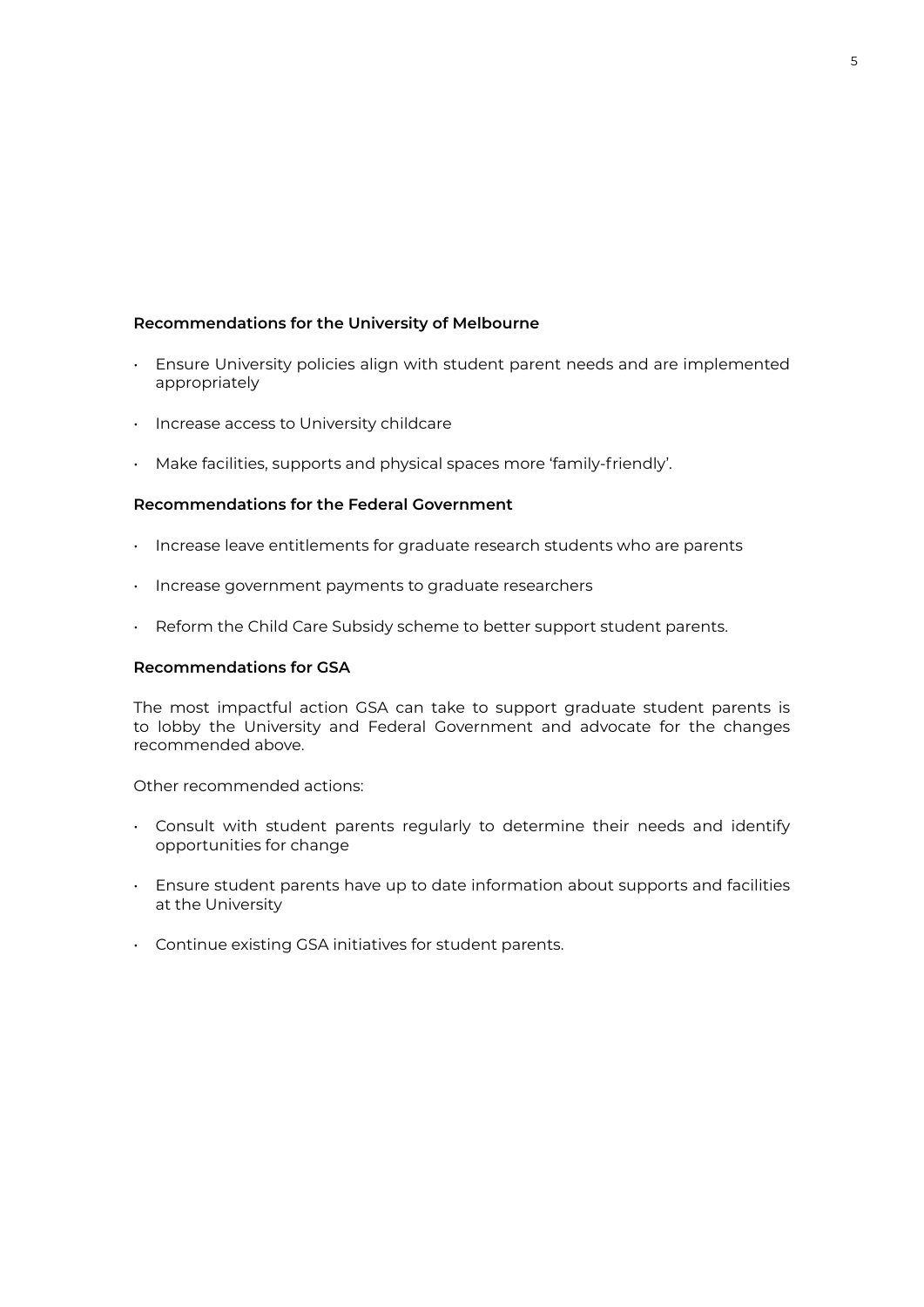### <span id="page-5-0"></span>**Introduction**

The Graduate Student Association (GSA) is the independent representative organisation for all graduate coursework and research students at the University of Melbourne. It is led by an elected Council of 15 graduate students. On behalf of over 30 000 constituents, it represents graduate student interests to the University and wider community. It also provides facilities and services, delivers events and activities to connect the graduate student community and promote academic excellence, and supports 149 affiliated graduate student groups.

#### **Purpose and scope of the 'parents on campus' research**

The research explored the needs and challenges of graduate students with children at the University of Melbourne. It also examined the existing policies and support options for student parents at the University.

The research aimed to better understand the educational experiences of graduate student parents at the University of Melbourne. The recommendations in this report are intended to improve GSA facilities and services and inform GSA's representation and advocacy to the University of Melbourne and the Federal Government.

#### **Background and context**

The following section summarises the available and relevant English language literature on undergraduate and graduate coursework students with children.

#### **Student parent statistics**

In Australia, 25 per cent of full-time students and 40 per cent of part-time students between the ages of 25 and 44 have at least one child under fifteen years of agel. Three per cent of university students are single parents<sup>2</sup>.

While this report focuses chiefly on graduate students, the Universities Australia Student Finances Survey found that 19.4 per cent of low-socioeconomic status undergraduate students provide care for dependent family members and 16.4 per cent financially support a dependent<sup>3</sup>.

The number of students with children at the University of Melbourne is unknown. However many graduate students are at an age where they are likely having or planning children, particularly graduate researchers. As shown in Figure 1, most graduate researchers are in their late twenties or early thirties. These are the age groups with the highest fertility rates in the general Australian population4.

**1 Cherastidtham, I, and Norton, A 2018, University attrition: what helps and what hinders university completion?, Grattan Institute, accessed from [https://grattan.edu.au/wp-content/uploads/2018/04/](https://grattan.edu.au/wp-content/uploads/2018/04/University-attrition-background.pdf ) [University-attrition-background.pdf](https://grattan.edu.au/wp-content/uploads/2018/04/University-attrition-background.pdf )**

**2 Edwards, D, and van der Brugge, E 2012, Higher education students in Australia: What the new Census data tell us, Australian Council for Educational Research, accessed from [https://research.acer.edu.au/](https://research.acer.edu.au/cgi/viewcontent.cgi?article=1019&context=joining_the_dots) [cgi/viewcontent.cgi?article=1019&context=joining\\_the\\_dots](https://research.acer.edu.au/cgi/viewcontent.cgi?article=1019&context=joining_the_dots)**

**3 Universities Australia 2018, Universities Australia student finance survey, accessed from [https://www.](https://www.universitiesaustralia.edu.au/wp-content/uploads/2019/06/180713-2017-UA-Student-Finance-Survey-Report.pdf) [universitiesaustralia.edu.au/wp-content/uploads/2019/06/180713-2017-UA-Student-Finance-Survey-](https://www.universitiesaustralia.edu.au/wp-content/uploads/2019/06/180713-2017-UA-Student-Finance-Survey-Report.pdf)[Report.pdf](https://www.universitiesaustralia.edu.au/wp-content/uploads/2019/06/180713-2017-UA-Student-Finance-Survey-Report.pdf)**

**4 Australian Institute of Family Studies n.d., Births in Australia source data, accessed from [https://aifs.](https://aifs.gov.au/facts-and-figures/births-australia/births-australia-source-data) [gov.au/facts-and-figures/births-australia/births-australia-source-data](https://aifs.gov.au/facts-and-figures/births-australia/births-australia-source-data)**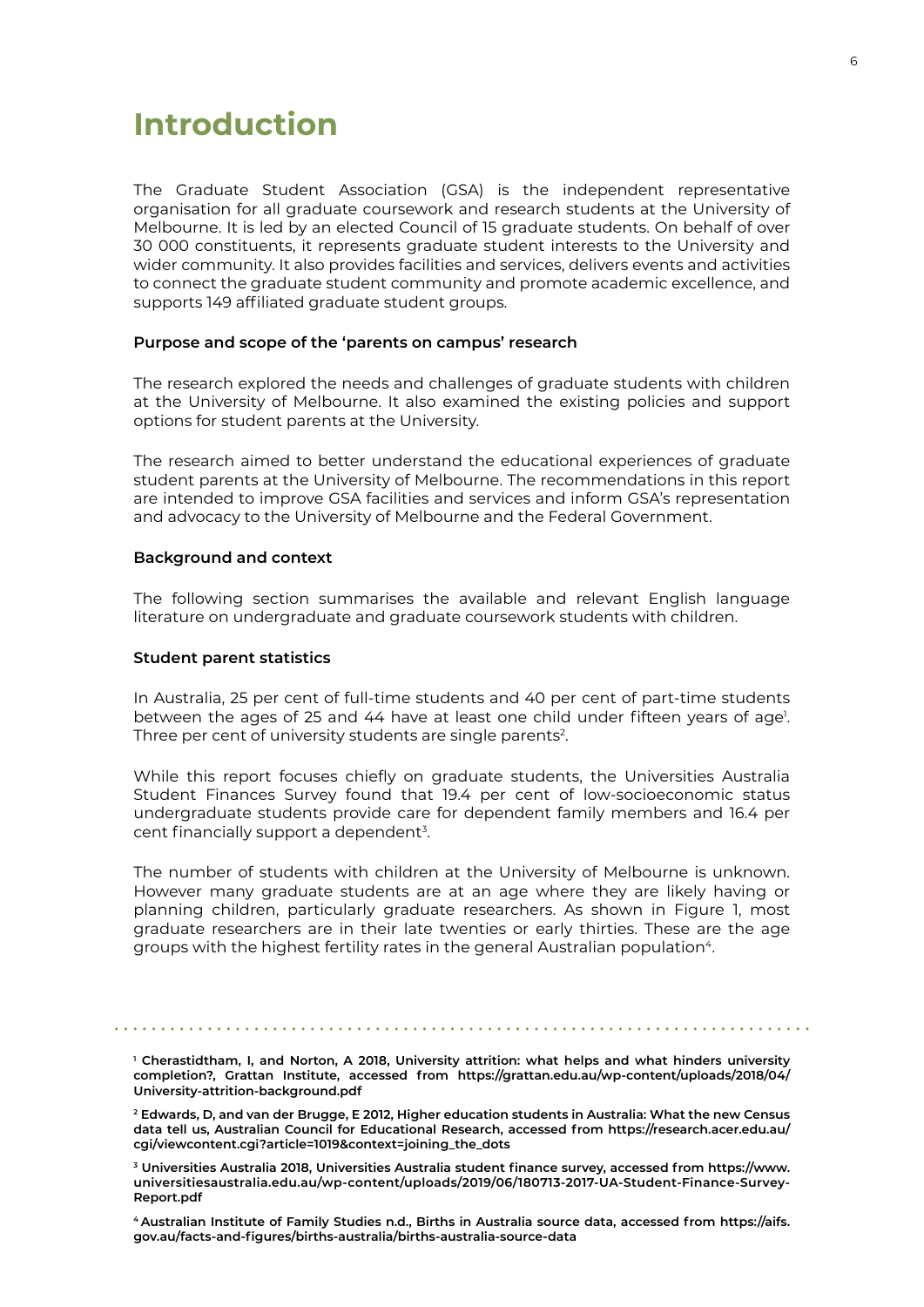

#### Age of graduate students at the Univeristy of Melbourne

#### **The student parent experience**

Existing studies on the experiences of university student parents tend to be on a general student population (which includes both graduate and undergraduate students) or undergraduate students only.

While the needs of graduate coursework student parents and undergraduate student parents are broadly similar, graduate research students with children face unique barriers. For example, difficulty attending and presenting at conferences due to travel requirements.

A common theme in research on student parents is the struggle of combining both aspects of their lives and identities – and feeling inadequate in both.

- A study on student parents in Britain and Denmark found that feeling guilty is a common experience for student mothers, particularly those at British universities5 .
- Another British study found that student parents described their lives as a 'balancing act', with the labour of study and of parenting never complete<sup>6</sup>.
- A small study of university students in Scotland found that women with children had difficulties managing parenting with their studies, particularly attending classes. They also felt alienated by a university system that did not consider their needs.

**5 Brooks, R 2012, Student parents and higher education: A cross-national comparison, Journal of Education Policy, vol. 27, no. 3, pp. 423 – 439.**

**6 Moreau, MP, and Kerner, C 2012, Supporting student parents in higher education: A policy analysis, accessed from [https://www.nuffieldfoundation.org/sites/default/files/files/Moreau%20Student%20](https://www.nuffieldfoundation.org/sites/default/files/files/Moreau%20Student%20Parent%20report%20-%20Full%20report%20October%202012.pdf) [Parent%20report%20-%20Full%20report%20October%202012.pdf](https://www.nuffieldfoundation.org/sites/default/files/files/Moreau%20Student%20Parent%20report%20-%20Full%20report%20October%202012.pdf)**

*Figure 1. Age profile of graduate students at the University of Melbourne. Student data provided by the University.*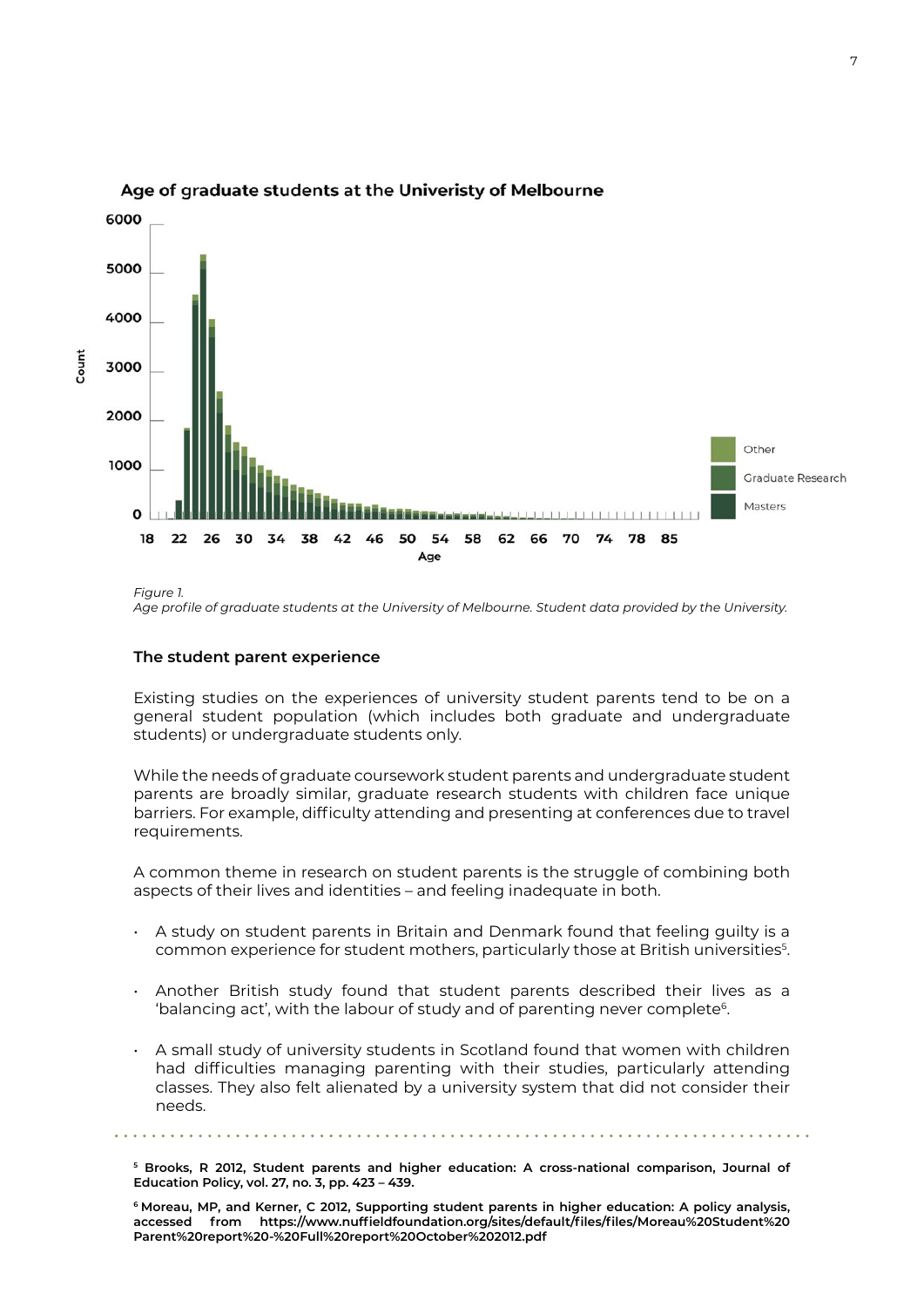Lack of finances and other support, particularly affordable childcare, are prominent factors in the student parent experience. A study on PhD student mothers at American universities found that universities did not provide adequate support<sup>7</sup>. The most common issue was the insufficiency of PhD living stipends to cover expenses such as health care and on-campus childcare. While graduate research funding schemes differ between countries, under-funding is a common issue. Many participants in the study also converted to part-time enrolment after childbirth, which limited their eligibility for funding opportunities.

Literature on students from low-socioeconomic status (SES) backgrounds offers important insights into needs of student parents. This is because many low-SES students have caring responsibilities, which are made more challenging by their lack of resources. Devlin and McKay's study on low-SES students at Australian regional universities found that 72.5 per cent of students felt family responsibilities impacted on their studies<sup>8</sup>. Interestingly, they found family support – including childcare and domestic assistance – was a key contributor to the success of these students. This suggests that paid childcare services are unavailable, inadequate, or unaffordable. In another study, Devlin and colleagues found that low-SES students and university staff thought that institutions should provide free short-term childcare to assist students to succeed9.

Some graduate student associations in Australia have surveyed their student parents, in the same vein as the current research.

In 2017 and 2018, the Postgraduate and Research Students' Association at Australian National University (ANU) conducted surveys of students with children<sup>10</sup>. They found that student parents at the ANU face unique hardships in finding suitable accommodation and childcare. Their difficulties were compounded by university policies and procedures that were not suitable for those with children. Thirty-six per cent rated support for student parents as poor or very poor and 37 per cent as average. Top priorities for change were more affordable childcare, parking permits for part-time student parents, occasional childcare options and family-friendly accommodation.

The Monash Graduate Association conducted a survey on Higher Degree by Research students in 2017. They found that 30 per cent of those who experienced a delay in their studies cited family responsibilities as a factor. In addition, 20 per cent of those who had considered withdrawing from university identified family responsibilities as a reason for wanting to discontinue<sup>11</sup>.

**7 Lynch, KD 2008, Gender roles and the American academe: a case study of graduate student mothers, Gender and Education, vol. 20, no. 6, pp. 585 – 605**

**8 Devlin, M, and McKay, J 2017, Facilitating success for students from low socioeconomic status backgrounds at regional universities, accessed from [https://www.ncsehe.edu.au/wp-content/](https://www.ncsehe.edu.au/wp-content/uploads/2018/05/55_Federation_MarciaDevlin_Accessible_PDF.pdf) [uploads/2018/05/55\\_Federation\\_MarciaDevlin\\_Accessible\\_PDF.pdf](https://www.ncsehe.edu.au/wp-content/uploads/2018/05/55_Federation_MarciaDevlin_Accessible_PDF.pdf)**

**9 Devlin, M, Kift, S, Nelson, K, Smith, L, and McKay, J 2012, Effective teaching and support of students from low socioeconomic status backgrounds: Resources for Australian higher education, accessed from <http://www.lowses.edu.au/assets/ALTC%20LSES%20Final%20Report%202012.pdf>**

**10 Corkish, T, and Shaw, A 2018, Postgraduate parents: The challenges of parenting and studying at the ANU, ANU Postgraduate and Research Students' Association, accessed from [https://parsa.anu.edu.au/](https://parsa.anu.edu.au/pageassets/advocacy/report/Parents-Survey-Report(2).pdf) [pageassets/advocacy/report/Parents-Survey-Report\(2\).pdf](https://parsa.anu.edu.au/pageassets/advocacy/report/Parents-Survey-Report(2).pdf)**

**11 Publication forthcoming.**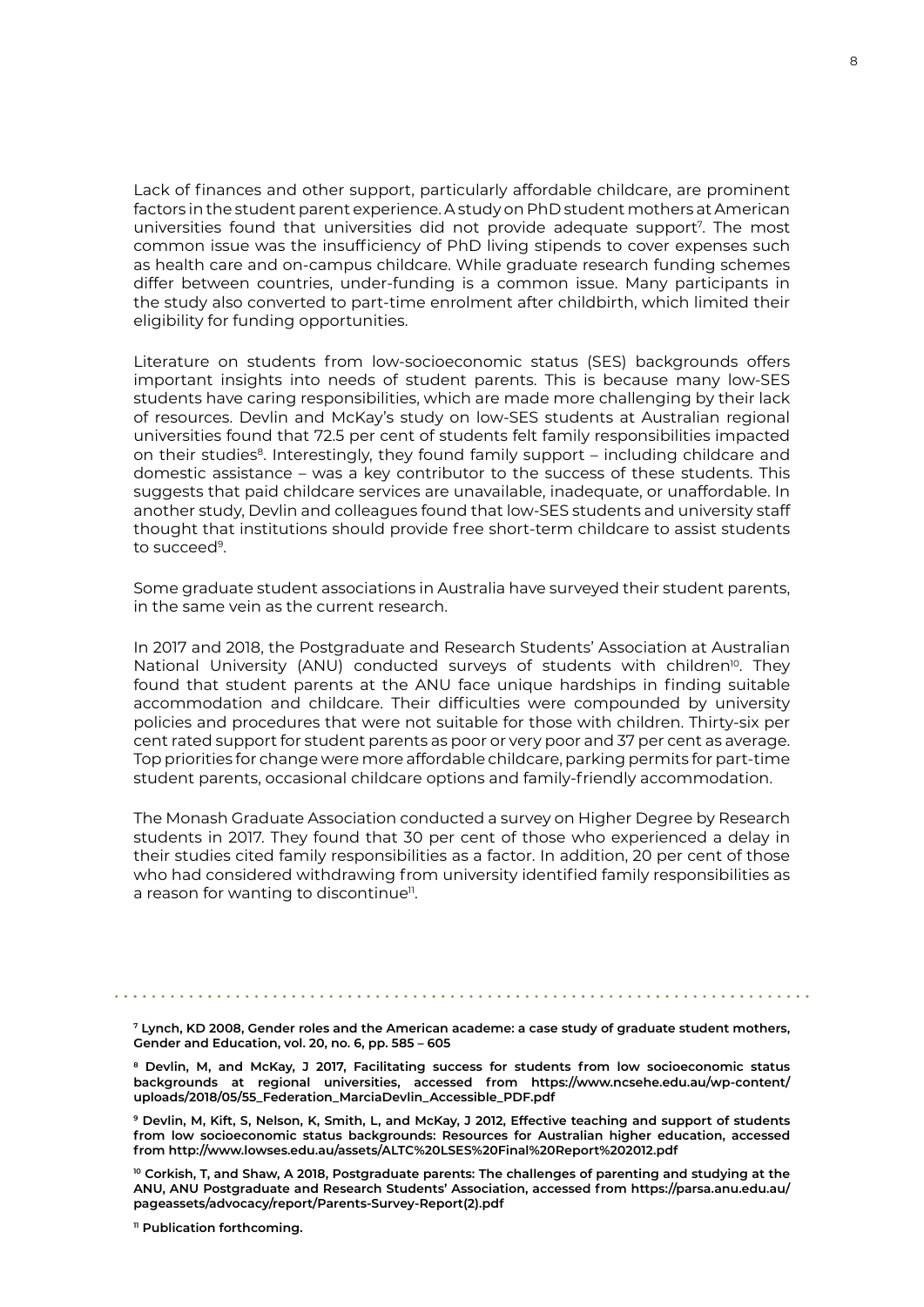<span id="page-8-0"></span>In 2015, GSA conducted a small survey on students with children (22 respondents)<sup>12</sup>. The survey identified that few respondents were satisfied with services and facilities provided by the University and GSA. In response to this survey, GSA created a familyfriendly study space.

#### **University as a deterrent to having children**

A survey of 8000 PhD students at the University of California found that while most plan or hope to have children, they do not believe they can juggle this with their studies<sup>13</sup>. Over half of the women and over one third of the men surveyed believed that caregiving was incompatible with their PhD. Those who wished to have children one day were concerned about the time required for doctoral study, income level, the stress of managing both child-rearing and doctoral study, and the affordability of childcare, housing and health insurance.

#### **How the 'parents on campus' research report fits with the existing literature**

The research is informed by national and international literature on student parents. However it overcomes some of the limitations by focusing primarily on graduate students and surveying both research and coursework students.

It adds important data to the limited body of research on Australian graduate student parents and how universities support them. It also updates and expands on the findings of the small survey of graduate students at the University of Melbourne conducted by GSA in 2015.

The research summarises and identifies gaps in the current policies and support related to student parents at the University of Melbourne. To GSA's knowledge, this is the first time this data has been compiled.

**<sup>12</sup> University of Melbourne Graduate Student Association 2015, Students with Families Report**

**<sup>13</sup> Mason, MA, Goulden, M, and Frasch, K 2009, Why graduate students reject the fast track: A study of thousands of doctoral students shows that they want balanced lives, Academe, vol. 95, no. 1, pp. 11 – 16**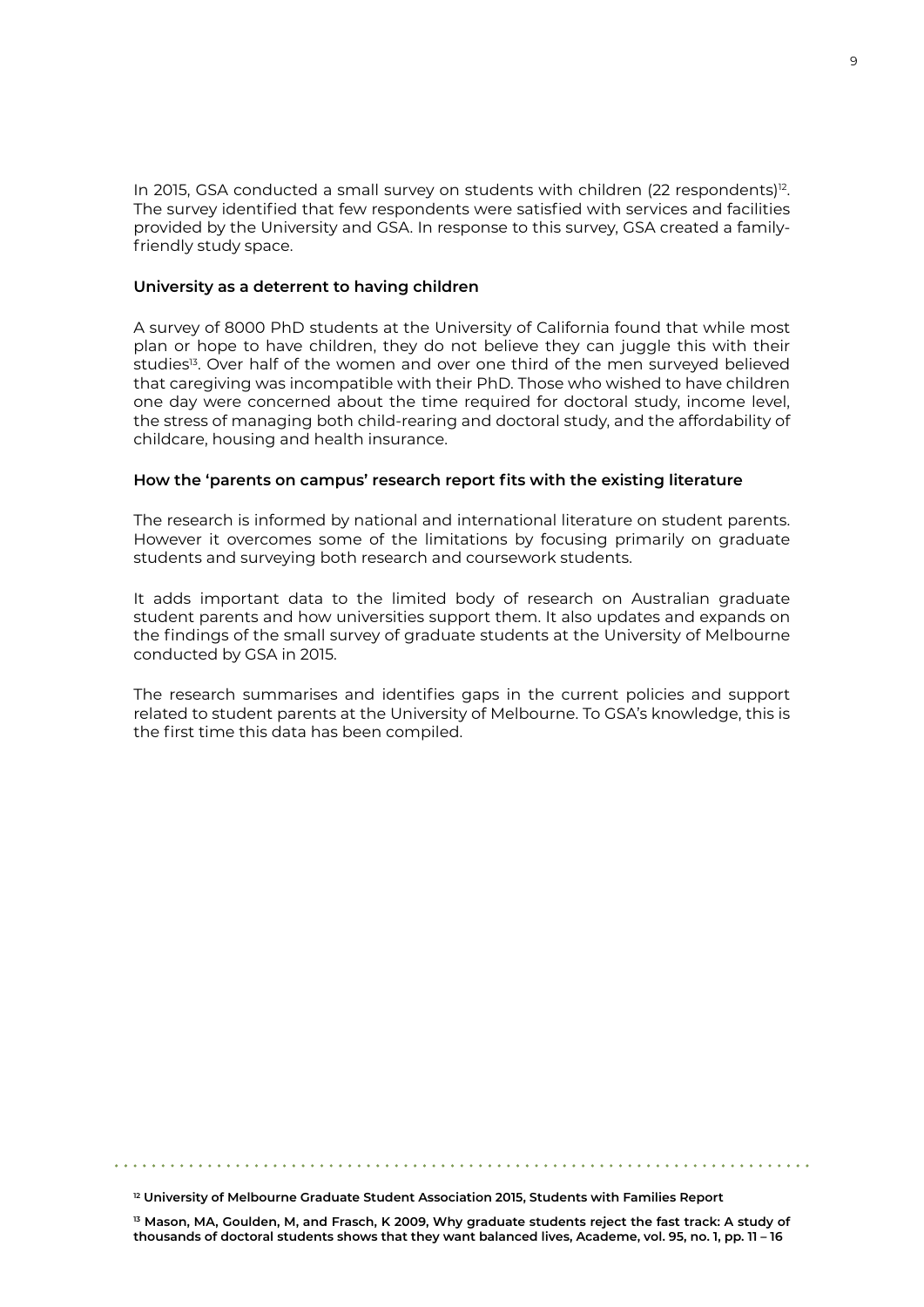# <span id="page-9-0"></span>**Research methods**

#### **Desktop research**

GSA staff searched the University of Melbourne's online policies and procedures for those applicable to student parents. Specific support and facilities provided to parents by the University and GSA, including childcare and family spaces, was researched online and compiled.

#### **Survey**

Research was conducted through an online survey, with questions focused on student parent demographics and individual experiences. The survey was administered through Qualtrics and distributed through the Graduate Group of Student Parents and National Tertiary Education Union (NTEU). Survey results were analysed through SPSS.

There were 111 valid responses to the survey. Of these, 53 per cent were graduate students only, 19 per cent were both students and staff, and 28 per cent were staff only. Staff data was collected to inform a staff version of this report for the NTEU.

While the survey was directed at graduate students and staff, two undergraduate students completed the survey. They are included in the results.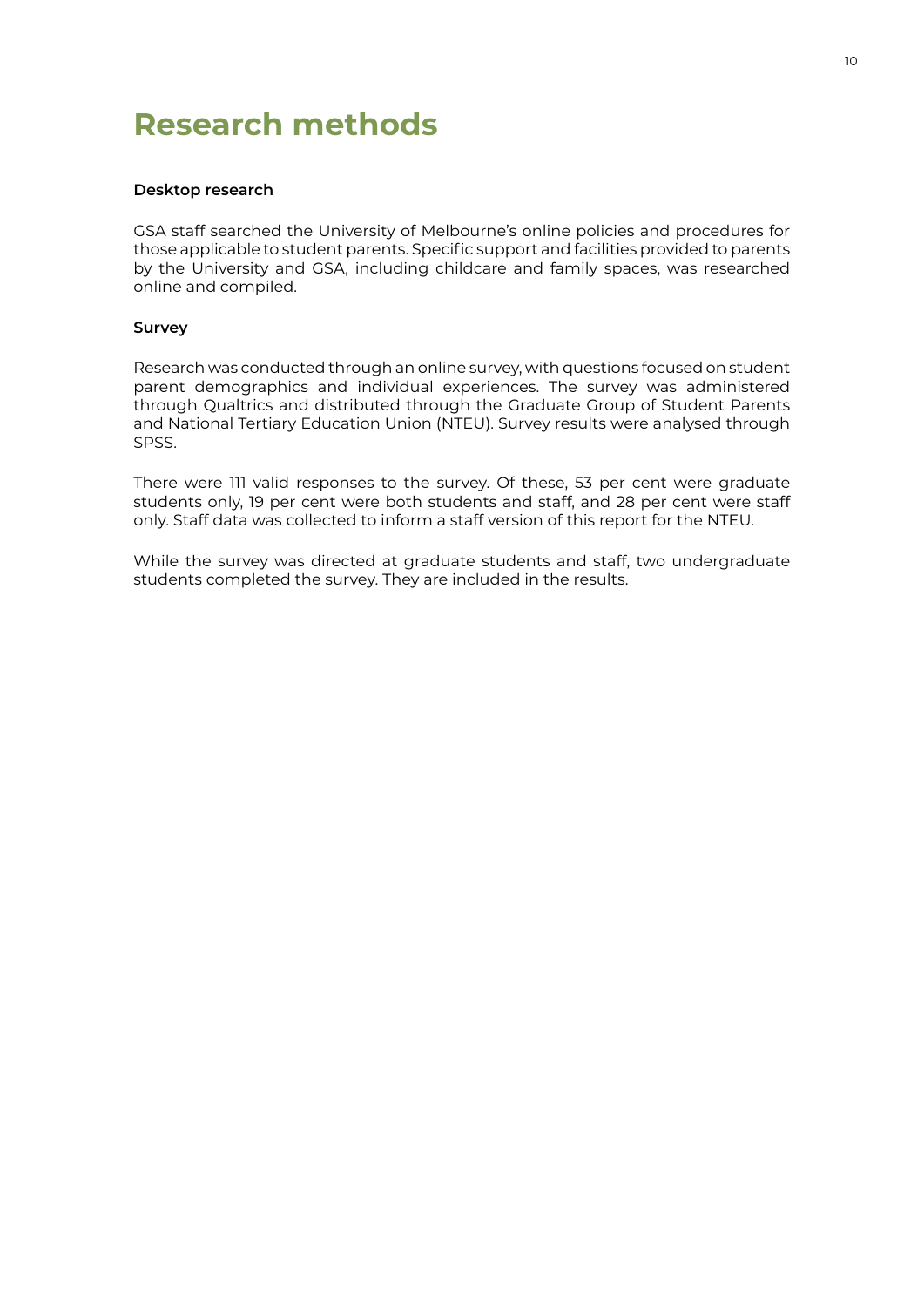# <span id="page-10-0"></span>**Policies and support for student parents at the University of Melbourne**

#### **Dedicated policies**

There is no dedicated policy at the University of Melbourne pertaining to students with parenting responsibilities. The rights and entitlements of students with children are included within more general policies and procedures in the few cases where they are specified.

#### **General policies and procedures**

Under the University's Flexible Work Arrangements Procedure, students may seek permission from their lecturers to bring their children<sup>14</sup>. Children may not be brought to practical classes. Similarly, staff can seek permission from their supervisor to bring their children to work. The policy prescribes that requests to bring children to the workplace or classroom will be "treated sympathetically" by supervisors and teaching staff.

According to this procedure, staff or potential staff may request work arrangements to accommodate their caring responsibilities. These requests should not be "unreasonably refused". Students, including research students, do not have the option to request alternative work arrangements in this policy.

Employees of the University have parental leave entitlements, both under the law and as set out in the Enterprise Agreement. No paid leave is available for casual or sessional staff.

Graduate researchers receiving stipends are entitled to paid leave to care for a newborn or newly adopted child:

- Up to 60 working days maternity or adoption leave for students who are giving birth or are the main carer of a recently adopted child
- Up to five days parental leave for students whose partner has given birth or is the main carer of their adopted child.

This leave is only available for students who have completed at least one year (or fulltime equivalent) of candidature, as specified by the Commonwealth Scholarships Guidelines. Students who have completed less than one year of enrolment may access unpaid leave, with paid leave being granted following confirmation of candidature.

For ongoing parenting needs, graduate researchers are also entitled to up to 60 working days of additional sick leave, which may be used for family caring responsibilities if there are compassionate and compelling circumstances.

Information about paid leave entitlements is difficult to find on the University website. The Grad Research website lists parental and other leave entitlements with details but does not mention that paid parental leave is restricted to certain periods of candidature<sup>15</sup>. This page states that candidates can view the Graduate

**<sup>14</sup> University of Melbourne 2020. Flexible Work Arrangement Procedure (MPF1155). Accessed from [https://](https://policy.unimelb.edu.au/MPF1155#section-3.4) [policy.unimelb.edu.au/MPF1155#section-3.4](https://policy.unimelb.edu.au/MPF1155#section-3.4)**

**<sup>15</sup> University of Melbourne 2020. Taking leave. Accessed from [https://gradresearch.unimelb.edu.au/](https://gradresearch.unimelb.edu.au/being-a-candidate/taking-leave) [being-a-candidate/taking-leave](https://gradresearch.unimelb.edu.au/being-a-candidate/taking-leave)**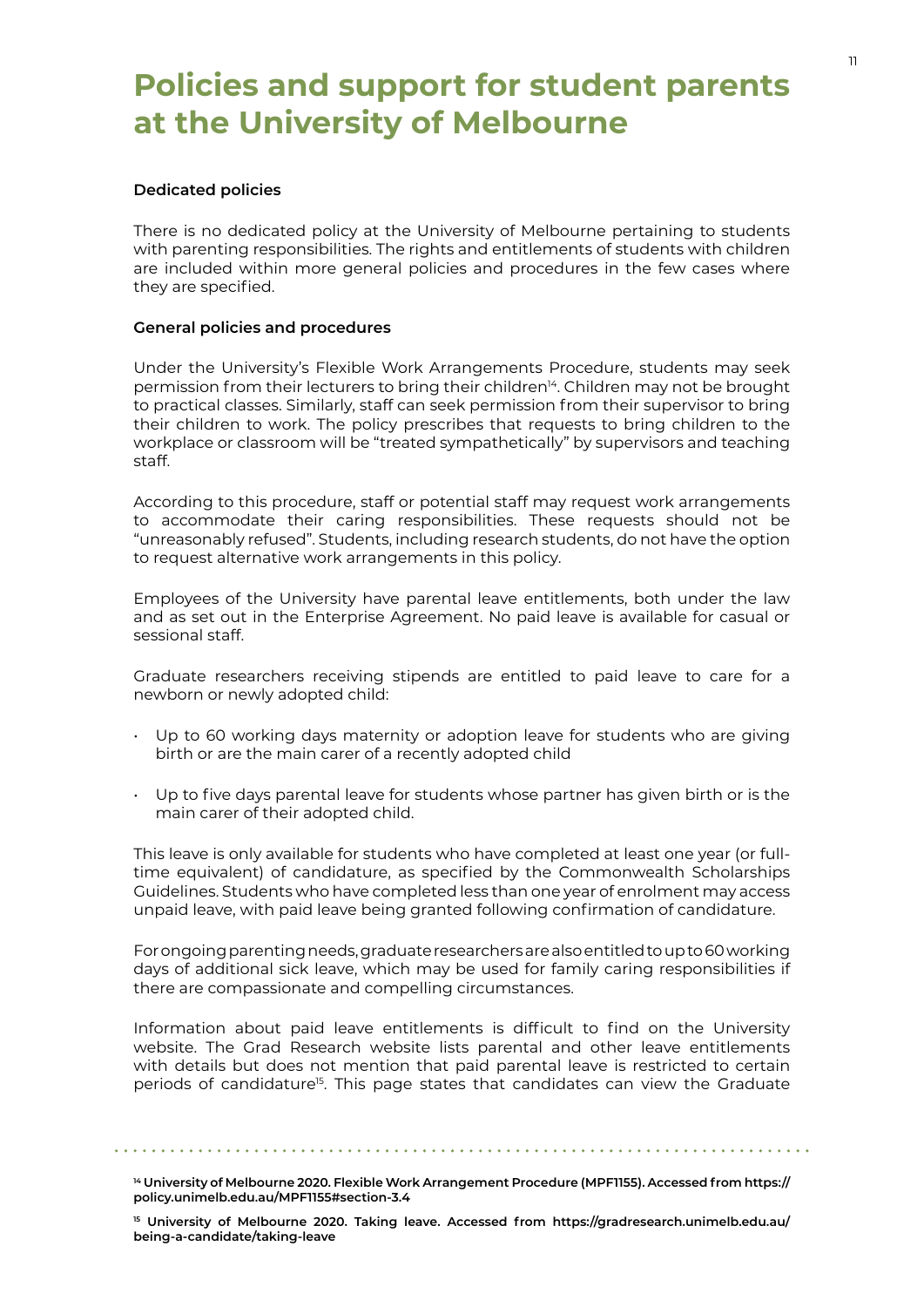<span id="page-11-0"></span>Research Training Policy for further details. However, this policy does not provide details on leave<sup>16</sup>, and links to the Enrolment and Timetabling Policy. It is within this policy that it is first stated that leave entitlements are not usually available in the first half of probationary candidature<sup>17</sup>. Paid leave entitlements are also explained in the Scholarship Terms and Conditions available in the Grad Research website. The inadequacy of leave policy arrangement for student parents is thus obscured until one wishes to access leave.

#### **Legislation**

The University is required to comply with legislation relating to parents. This includes providing parental leave entitlements for part-time and full-time staff, refraining from workplace discrimination against employees with caring responsibilities and granting maternity leave entitlements to graduate researchers receiving Research Training Program stipends.

The Higher Education Standards Framework (Threshold Standards) 2015 prescribes that higher education providers must monitor the participation, progress and completion of "identified student subgroups" with the findings used to improve the teaching, learning, and support strategies for these subgroups. Furthermore, the legislation states that the nature and extent of support services are informed by the needs of their cohorts, including wellbeing needs<sup>18</sup>. There is no imperative for higher education providers to consider student parents as one of the student subgroups.

#### **Support and facilities provided by the University**

#### **Childcare**

The University of Melbourne provides two childcare facilities: Swanston Street Children's Centre and Queensberry Children's Centre<sup>19</sup>; and one Early Learning Centre. The two Children's Centres take children from three months to six years of age. They provide long day care (7.45am–6.00pm) on weekdays with full-time, full day and half day sessions.

It costs \$126 per child per day for student families and \$145 per child per day for staff or community families. Student rates are subsidised using the Student Services and Amenities Fees (SSAF). The website states there is a rebate system for low income student families and international student families.

The University's childcare centres do not run their regular program in January, with a holiday program operating in this time. There are 41 places available at Swanston Street and 96 at Queensberry Street. Staff of the University have the option to pay using salary sacrifice to reduce costs. In addition to the University childcare centres, there is also a cooperatively managed childcare – the Melbourne University Family Club. They have 48 places and provide full day care only at \$145 per day.

**16 University of Melbourne 2019. Graduate Research Training Policy (MPF1321). Accessed from [https://](https://policy.unimelb.edu.au/MPF1321) [policy.unimelb.edu.au/MPF1321](https://policy.unimelb.edu.au/MPF1321)**

**18 Higher Education Standards Framework (Thresholds Standards) 2015 (Cth) 2.2: 3. Accessed from [https://www.legislation.gov.au/Details/F2015L01639](https://www.legislation.gov.au/Details/F2015L01639 )**

**19 University of Melbourne Early Childhood Education Services 2020. About us. Accessed from [https://](https://services.unimelb.edu.au/childcare/aboutus) [services.unimelb.edu.au/childcare/aboutus](https://services.unimelb.edu.au/childcare/aboutus)**

**<sup>17</sup> University of Melbourne 2020. Enrolment and Timetabling Policy (MPF1294). Accessed from [https://](https://policy.unimelb.edu.au/MPF1294) [policy.unimelb.edu.au/MPF1294](https://policy.unimelb.edu.au/MPF1294)**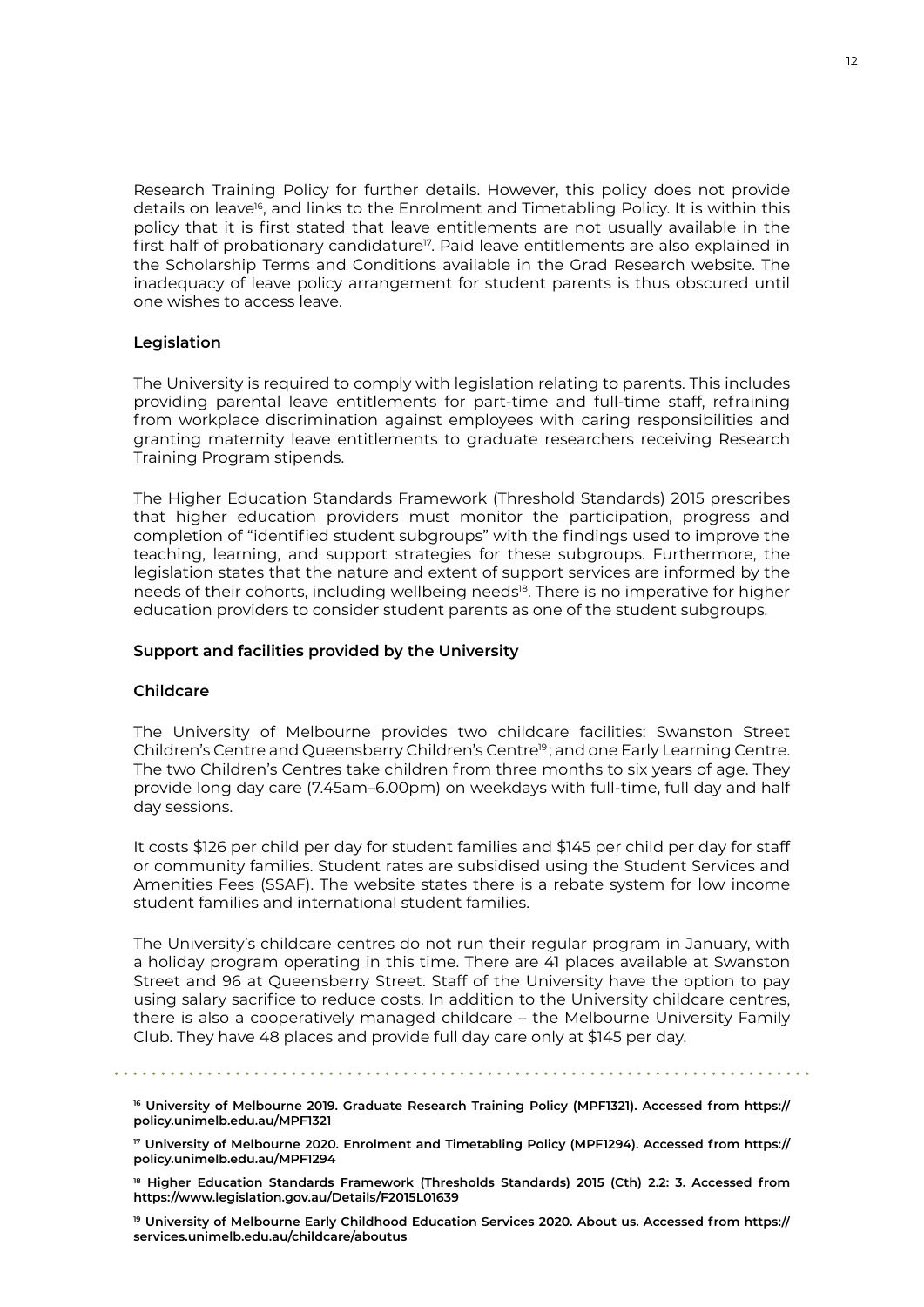The Early Learning Centre is a long-day education and care program in Abbotsford run by the University. There are 89 places for children aged two to five years with a minimum of two days per week attendance. Costs vary depending on age and attendance.

There is some financial assistance for childcare costs. Domestic and international students with children in childcare, including outside of the University centres, can access the University's Student Rebate scheme. The level of rebate is adjusted to distribute available funding among all eligible applicants. Some scholarship recipients, notably Australia Award recipients, are eligible for childcare subsidies.

At any approved childcare centre, including those associated with the University, Australian citizens may access the Government Child Care Subsidy. The subsidy is provided directly to the childcare provider to effectively lower the cost of childcare, with the parent paying the gap amount. Crucially, parents must pass the activity test to be eligible for the Child Care Subsidy. The subsidy amount scales with the hours parents spend in certain activities, such as paid work, volunteering, looking for work and studying an approved course. The legislation allows only for study up to level eight of the Australian Qualifications Framework. This excludes graduate courses, which are levels nine and ten. Graduate students can only access the subsidy if they complete enough hours in the other listed activities.

#### **Parents' rooms**

There are seven multi-purpose rooms on campus that parents can use as private spaces if needed<sup>20</sup>. The University does not distinguish between rooms used for breastfeeding or pumping and rooms used for other aspects of parenting. Three of the parents' rooms contain changing tables.

#### **Language support**

The University offers a free Language Support and Professional Development Program for international students and spouses. The program is designed to assist newcomers with integration including through everyday English lessons. Attendees can bring their children under five.

#### **Melbourne University Sport School Holiday Program**

Melbourne University Sport runs a day camp School Holiday Program for children between five and 12 years of age<sup>21</sup>. This is available to all community members, with student pricing available for children of University of Melbourne students. Each day

**20 University of Melbourne 2020. Parents Rooms. Accessed from [https://students.unimelb.edu.au/](https://students.unimelb.edu.au/student-support/childcare/parents-rooms ) [student-support/childcare/parents-rooms](https://students.unimelb.edu.au/student-support/childcare/parents-rooms )**

**21 Melbourne University Sport 2020. School Holiday Program Challenge is On! Accessed from [https://](https://sport.unimelb.edu.au/programs/sport-camps ) [sport.unimelb.edu.au/programs/sport-camps](https://sport.unimelb.edu.au/programs/sport-camps )**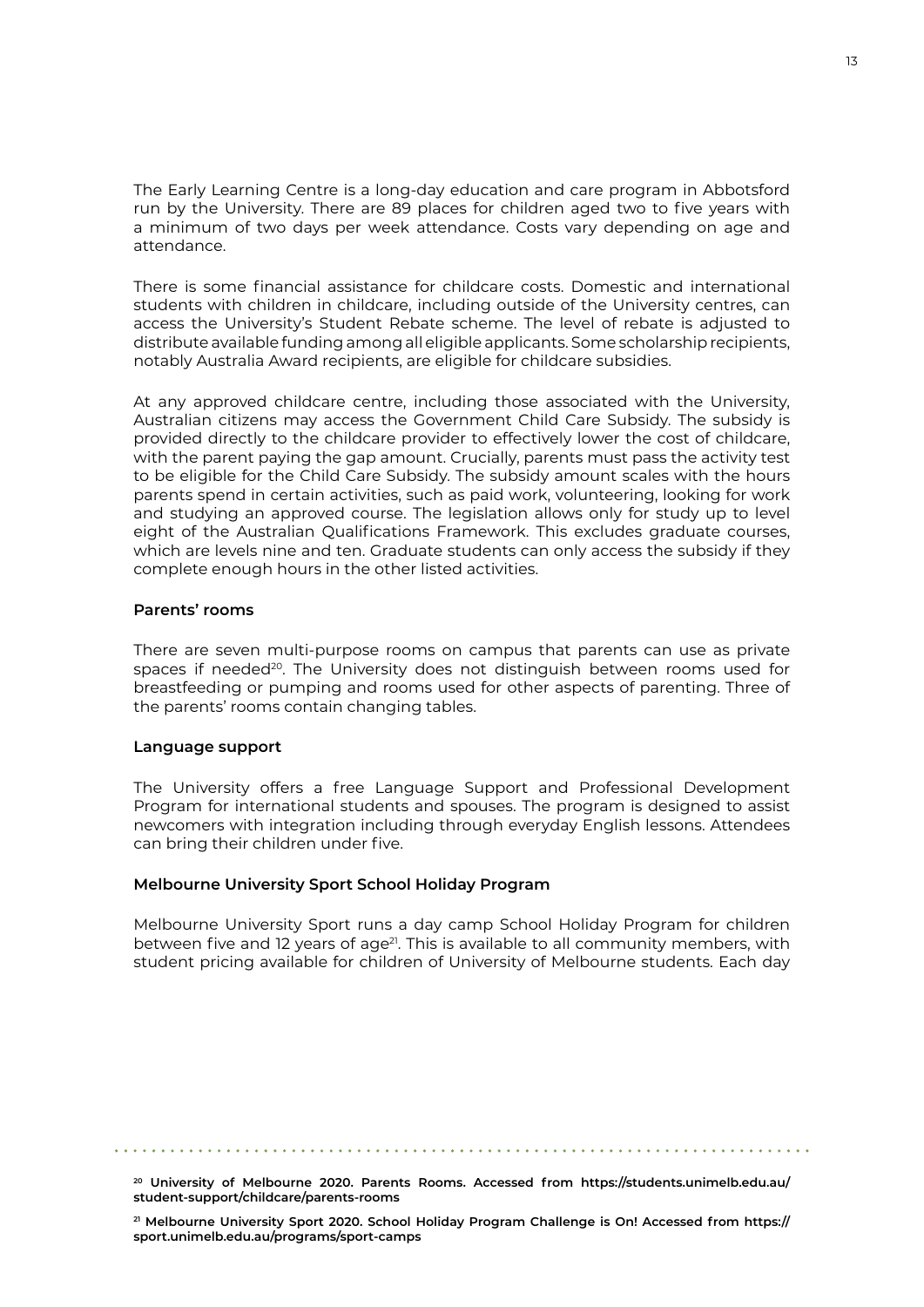<span id="page-13-0"></span>comprises different activities priced between \$65 to \$95 per day. It does not run for the entire school holiday period<sup>22</sup>.

#### **Support and facilities provided by GSA**

GSA provides some community-building and facilities to student parents.

GSA provides two family-friendly study spaces, where students may use the desk or computers while their child is able to play with the toys provided. These spaces are available from 9am until 5pm on weekdays. Additionally, there is a separate nappy changing room.

Representation of the needs of student parents is cultivated at GSA by the inclusion of a dedicated Families Officer on GSA Council.

GSA facilitates a community of student parents by supporting the Graduate Group of Student Parents. The group aims to promote interaction, welfare and cohesion between graduate student parents and their families, and to enhance the personal, academic and professional life of graduate student parents.

GSA runs a Family Fun Day each semester, with students invited to bring their children for activities such as a jumping castle, face painting and crafts. GSA has also developed an information sheet for student parents<sup>23</sup>.

**23 Graduate Student Association 2018. GSA Resource: Resources for student parents and expectant parents. Accessed from [https://gsa.unimelb.edu.au/wp-content/uploads/2019/01/20180717-Families-](https://gsa.unimelb.edu.au/wp-content/uploads/2019/01/20180717-Families-Resources-for-student-parents-and-expectant-parents.pdf)[Resources-for-student-parents-and-expectant-parents.pdf](https://gsa.unimelb.edu.au/wp-content/uploads/2019/01/20180717-Families-Resources-for-student-parents-and-expectant-parents.pdf)**

**22 ANU Parenting Spaces. Accessed from [https://www.google.com/maps/d/](https://www.google.com/maps/d/viewer?mid=1bXOUpqUmFp0zlcRuc_rAavAXP1Q&ll=-35.28001500665826 per cent) [viewer?mid=1bXOUpqUmFp0zlcRuc\\_rAavAXP1Q&ll=-35.28001500665826 per cent2C149.11813435&z=16](https://www.google.com/maps/d/viewer?mid=1bXOUpqUmFp0zlcRuc_rAavAXP1Q&ll=-35.28001500665826 per cent)**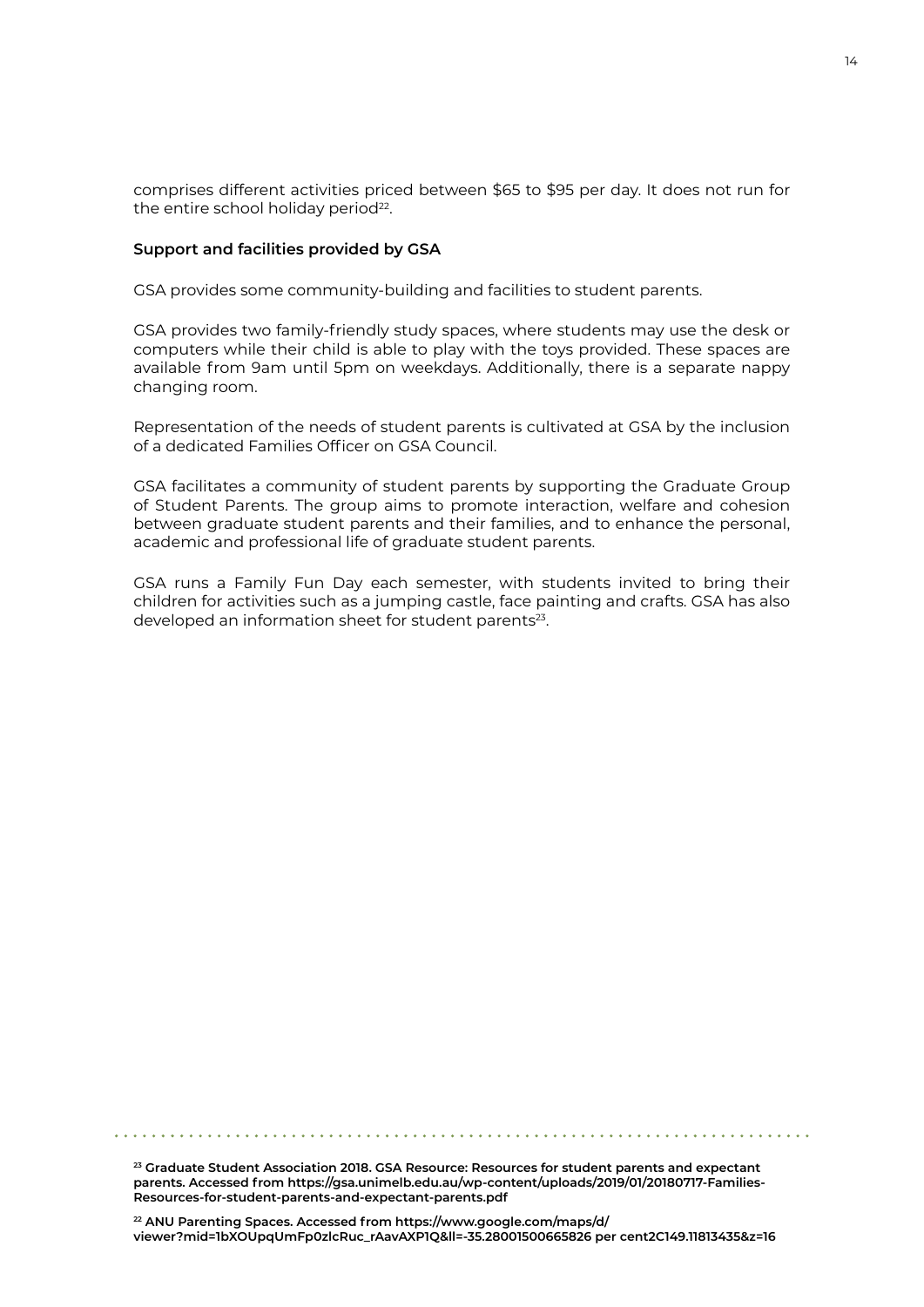# <span id="page-14-0"></span>**Survey findings**

#### **Demographics**

Of the 111 survey respondents, 80 were students (53 per cent were graduate students only, 19 per cent were both students and University staff). The majority of students (61.3 per cent) were graduate researchers, 36.3 per cent were studying graduate coursework degrees and 2.5 per cent were undergraduates.

A range of faculties were represented (Figure 2), as well as a number of campuses (Figure 3). As expected, most respondents were from Parkville campus.

Most students (87.3 per cent) were female, 11.4 per cent were male and 1.3 per cent identified as other<sup>24</sup>.

Most students (62.5 per cent) were Australian citizens or permanent residents, while the remaining 37.5 per cent were on student visas. The average age of students was 38 years old and the average age of the eldest child was five.

Almost half of the students surveyed (43 per cent) were not currently employed, 31 per cent were employed outside of the University and 26 per cent were employed at the University. Most were employed on a casual or sessional basis (Figure 4). The median household income was \$800–\$1249 per week.



#### **Faculties represented**

**24 The options presented were Female, Male, Non-binary and Other (please specify) and the respondent chose not to specify.**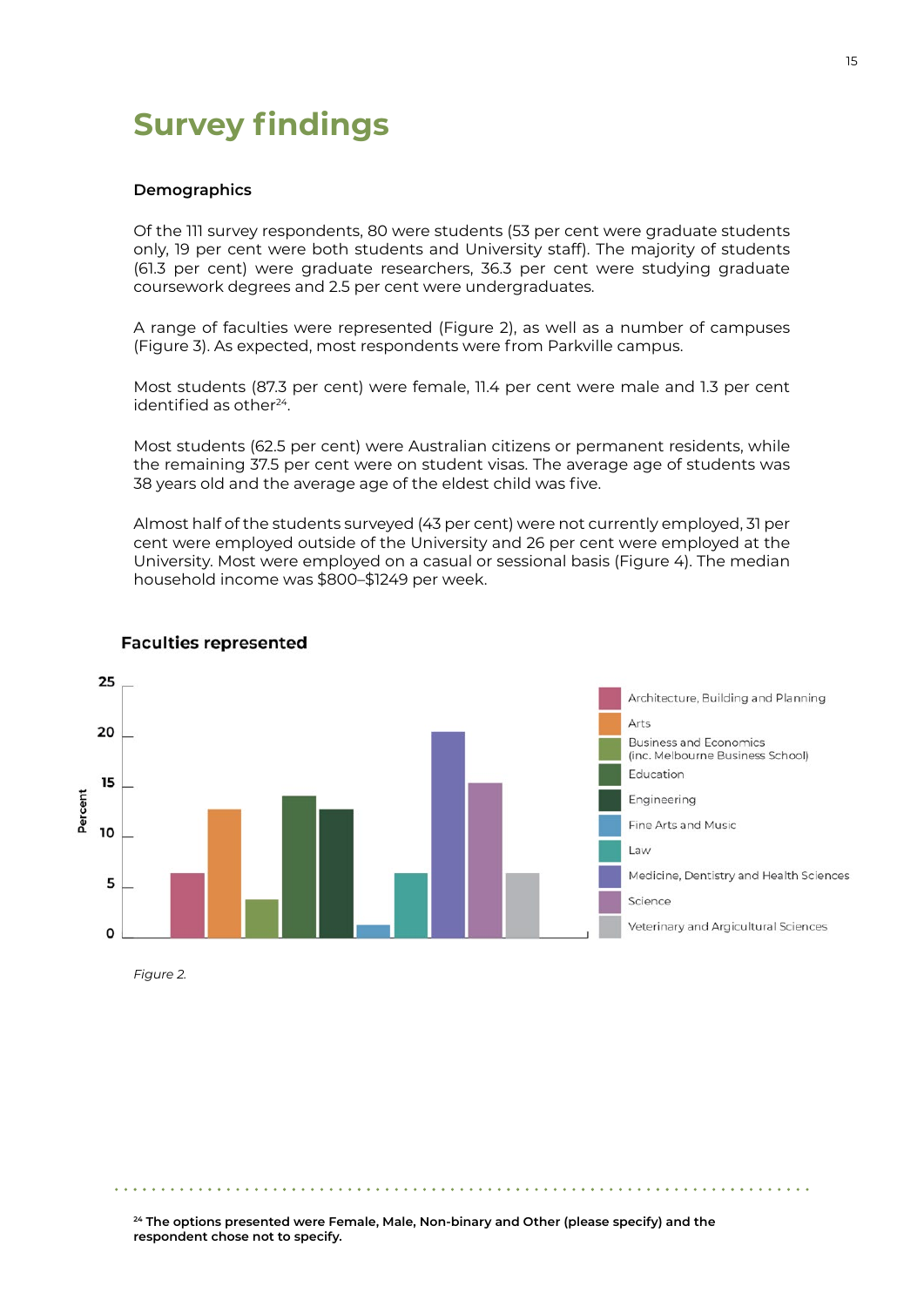

*Figure 3.*



#### Types of employment contracts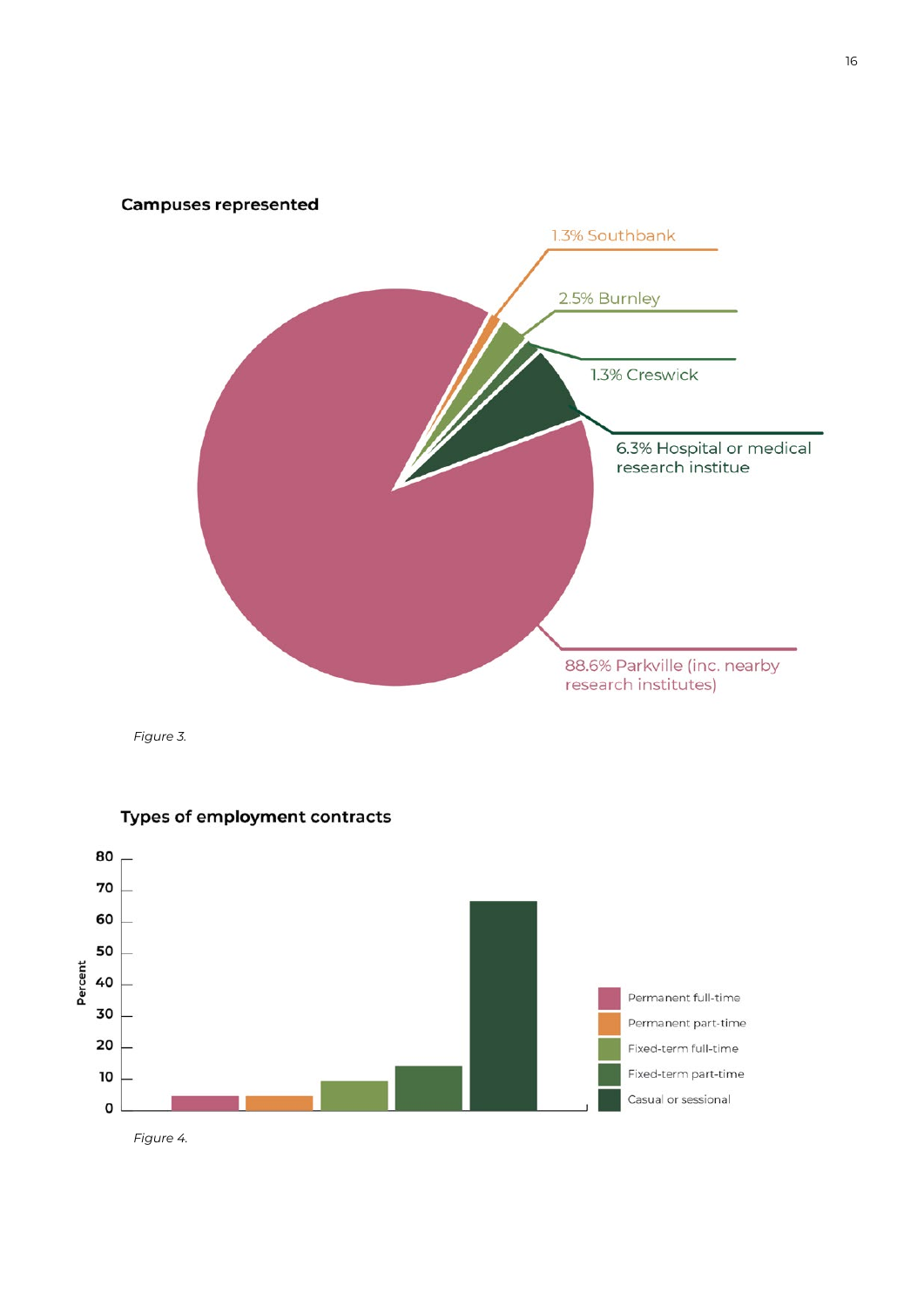#### **Caregiving role and childcare arrangements**

Eighty-five per cent of students surveyed were primary caregivers to their children. One in thirteen students (7.5 per cent) was caring for a child with special needs.

Over half of the student parents were in paid employment. Two thirds of student parents have at least one child who is pre-school aged. That is, they would require another person or a childcare service to look after their child while they are engaged in study or work.

The median amount spent by student parents on childcare each week was \$277 and the average amount was \$303. Student parents spent an average of \$287 per week on schooling costs (median \$195).

Only 32 per cent of student parents had used the University of Melbourne childcare facilities.



#### Caregiving responsibilities

55% have one child 35% have two children 9% have three children 1% have five children

*Figure 5. Number of children*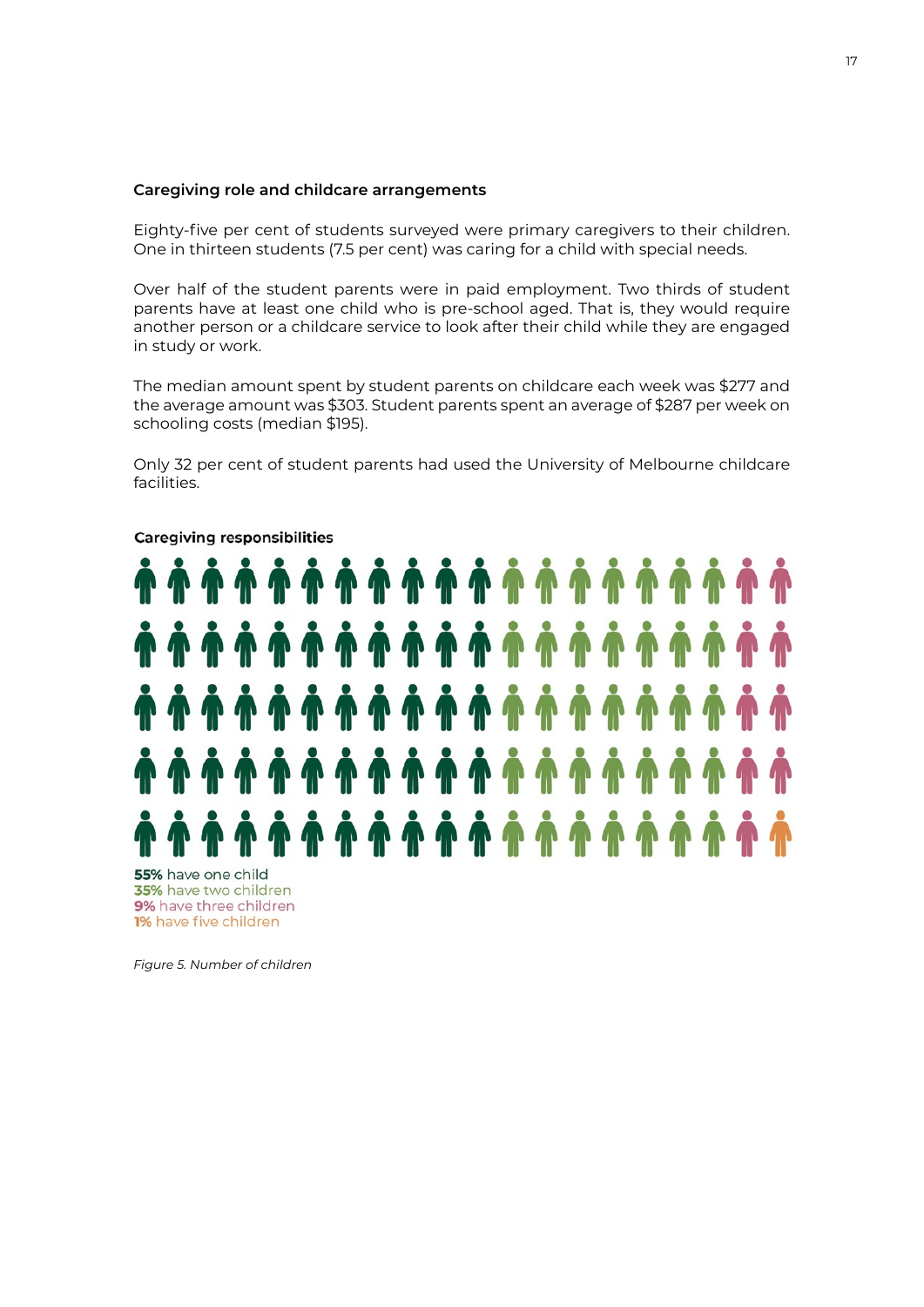<span id="page-17-0"></span>

*Figure 6. Help received*

#### **The University is not a 'family-friendly' environment for students**

Student parents were generally negative in their evaluations of University support and services.

Only 17 per cent of student parents felt satisfied with how they engage with the University as a parent. And only 16 per cent felt the University is welcoming towards children. These figures are much lower than those reported by University staff who are parents but not students. For this group, 50 per cent felt satisfied with the University and 45 per cent found the University welcoming.

Most student parents (65 per cent) have brought their child(ren) onto campus. Of those, 40 per cent experienced difficulty navigating campus with a child. Almost three-quarters of student parents who hadn't brought their child(ren) to campus would like to.

**25 Live in Melbourne 2017. Preschool. Accessed from [https://liveinmelbourne.vic.gov.au/live/education](https://liveinmelbourne.vic.gov.au/live/education-and-childcare/pre-school-education; )[and-childcare/pre-school-education;](https://liveinmelbourne.vic.gov.au/live/education-and-childcare/pre-school-education; )**

**<sup>26</sup> Early Childhood Education Services 2020. Fees for 2020. Accessed from [https://services.unimelb.edu.](https://services.unimelb.edu.au/childcare/ourservices/fees) [au/childcare/ourservices/fees](https://services.unimelb.edu.au/childcare/ourservices/fees)**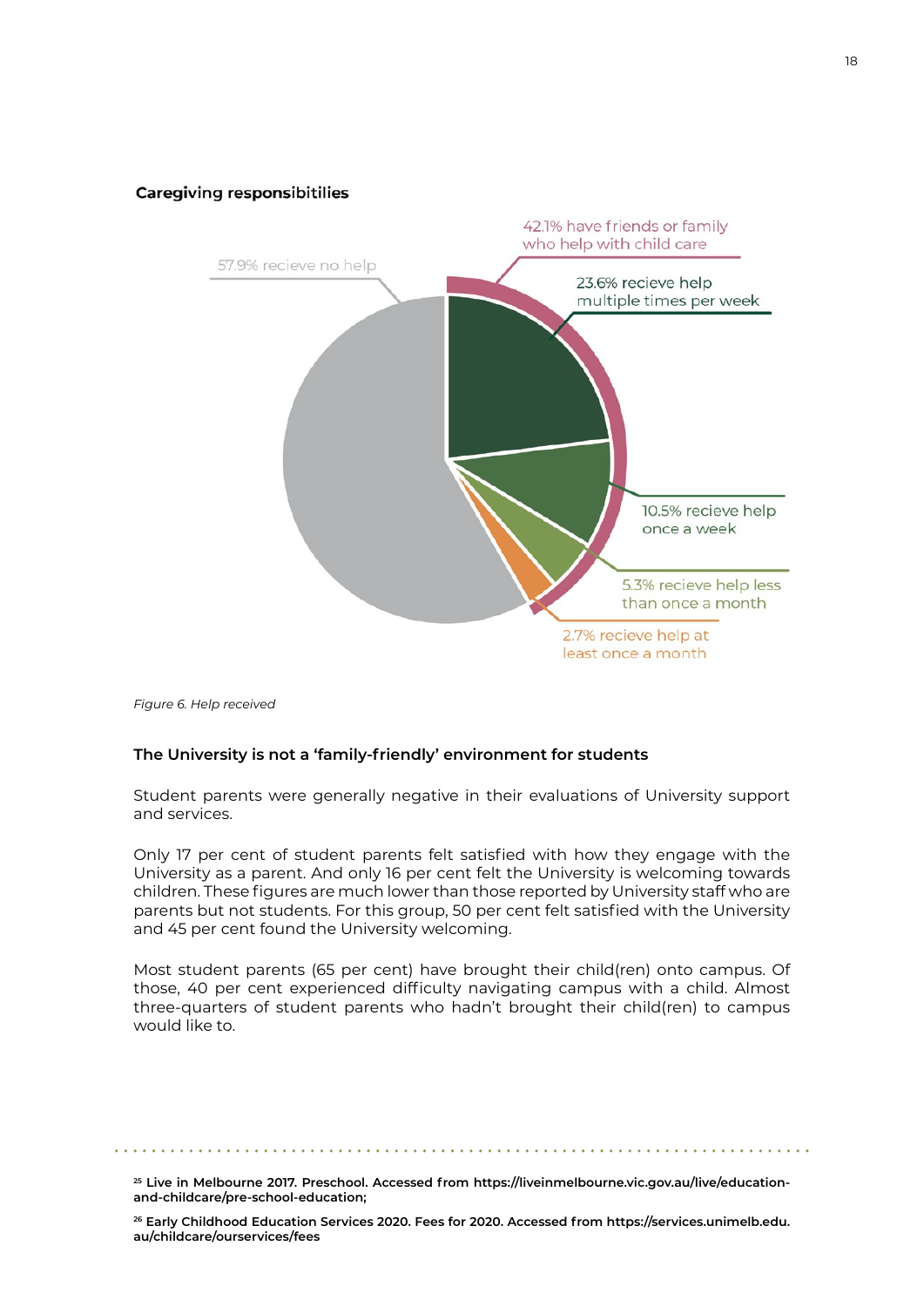#### <span id="page-18-0"></span>**Facilities desired**



*Figure 7. Facilities desired*

Student parents encountered the following difficulties when bringing their child to campus:

- Lack of facilities
- Lack of accessibility for prams
- Unfriendly or unwelcoming comments or attitudes from others.

Respondents indicated that the University could be more accessible for children on campus through:

- Playgrounds and family study spaces
- Affordable childcare
- Financial support
- Occasional childcare
- Improved parenting facilities
- More tolerant attitudes from colleagues.

#### **There are barriers to accessing University childcare facilities**

Responses on the quality and suitability of on-campus childcare varied. A number of barriers to access were identified.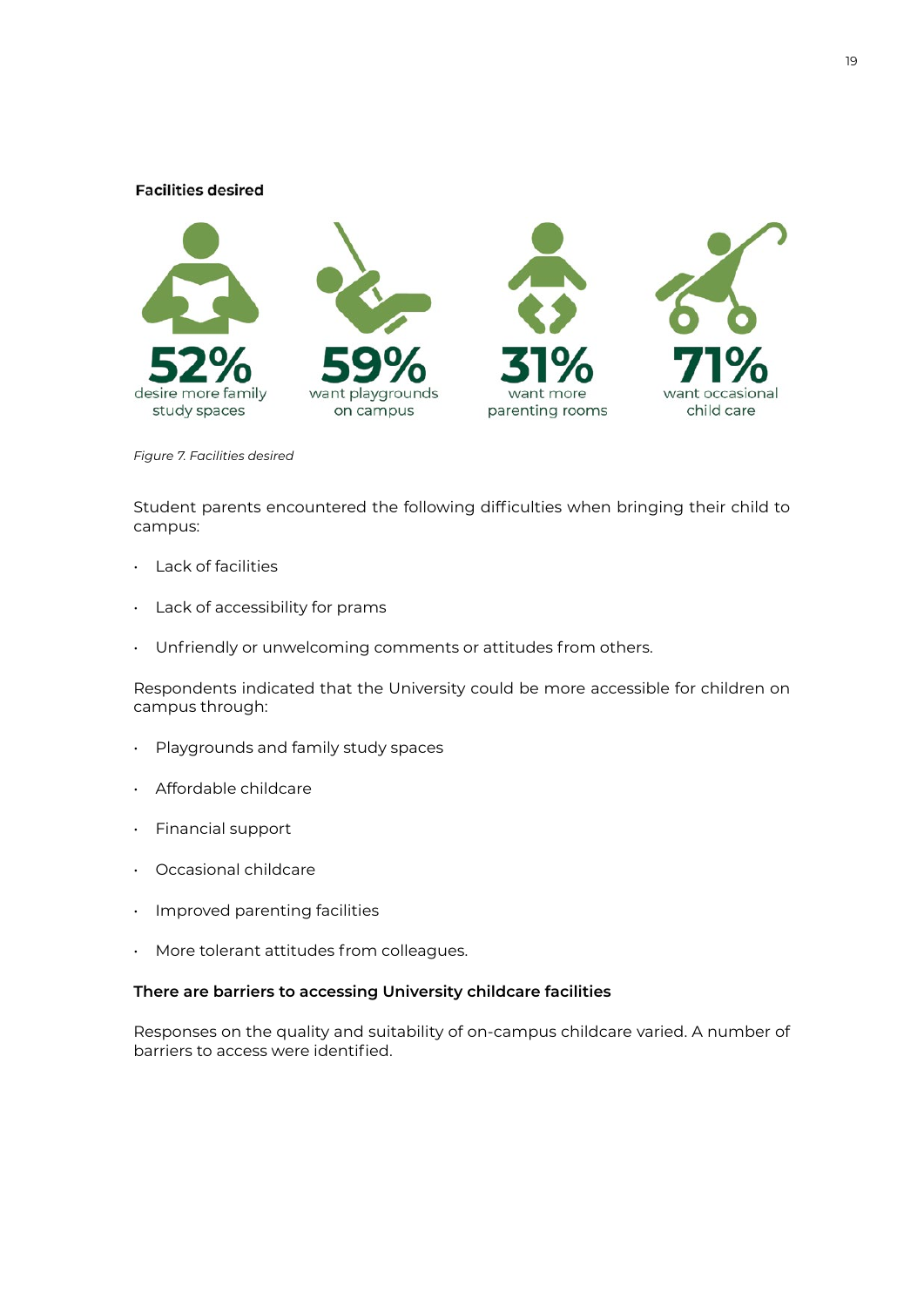#### **Cost**

Cost is a significant barrier for student parents accessing childcare.

Of those who did not use the University's childcare, one third said this is because it is too expensive. With childcare costs around Melbourne ranging from \$70-\$185<sup>25</sup> per day, University childcare is on the more expensive side at \$126 per child per day for student families<sup>26</sup>.

Stipends for graduate researchers are sufficient for a modest lifestyle if you are a single person but they do not leave room to support dependants. The inadequacy of the graduate researcher stipend to cover childcare costs was mentioned by a number of respondents:

*"The childcare services are great but they are ridiculously expensive for international students living on a scholarship budget because we are not eligible for any government subsidy."*

*"The stipend provided by Melbourne research scholarships is completely used up for childcare, leaving little for actual expenses and research-related costs. This creates significant stress."*

*"It makes no sense that our scholarship is less than childcare fees."*

One international student reported leaving their child behind in their home country as a result of being unable to afford childcare.

#### **Lack of flexibility and limited opening hours**

Students pointed to the need for longer hours at University childcare to improve accessibility of services. For example, Queensberry and Swanston Street Children's Centres are only opening open 7.45am–6.00pm Monday to Friday, despite many graduate courses having compulsory evening classes. Having to request childcare months in advance was another challenge, as articulated by a respondent below:

*"When childcare has to be requested in October for the following year you have no idea whether it'll work with your personal timetable, which is only available in Feb and then changes mid-year."*

The lack of flexibility for childcare, combined with the lack of flexibility for placement requirements, was a barrier to students completing their course requirements. For example, childcare centres not opening early enough to get to a work placement on time. Or having to find childcare for two continuous weeks of full-time placement work.

#### **Lack of occasional childcare**

Almost three-quarters of student parents indicated the need for occasional childcare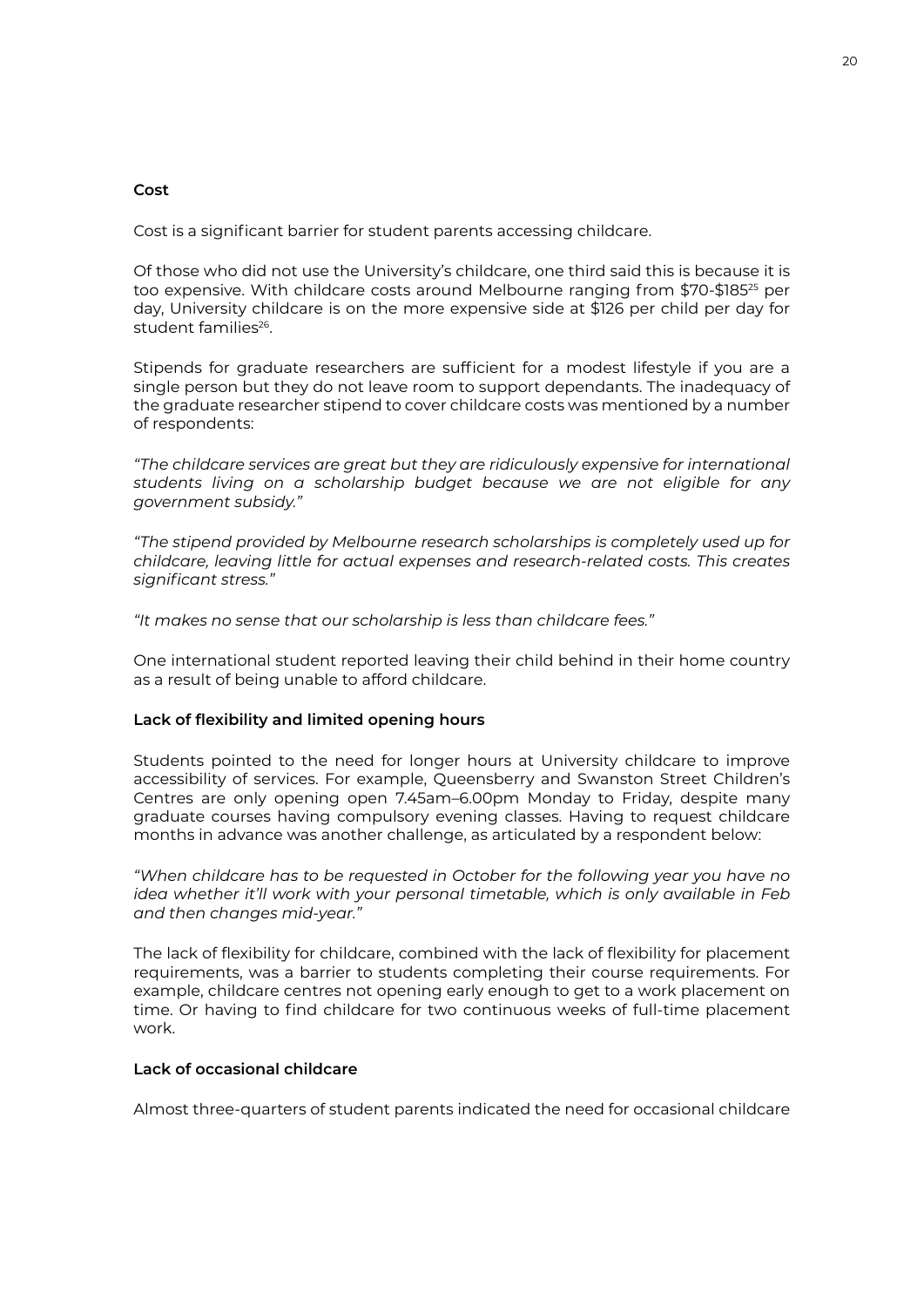<span id="page-20-0"></span>on campus to assist with their irregular class schedules and changing timetables and workloads. There was also a cost benefit of being able to pay for just a couple of hours rather than enrol a child in a full day of childcare.

#### **University policies and culture do not support student parents**

Student parents felt that University policies created bureaucratic challenges to combining parenthood with study. They also reported discrimination in the way policies were implemented.

#### **Insufficient leave entitlements**

Half of graduate researchers who are parents have frequently taken time off work and study to care for their children. However only 37 per cent indicated they have sufficient leave available to care for their children when needed.

The survey found that leave entitlements were not always suitable or sufficient for student parents, which can place them in difficult and stressful situations. The following examples were reported through the survey:

- A PhD student found she was ineligible for parental leave only after she was pregnant.
- A PhD student had to take 'leave of absences' throughout the year (where their enrolment was formally suspended) to accommodate parenting responsibilities, like caring for a sick child.
- Students were not able to access ongoing special consideration in the way that other student carers would. For example, if they were caring for someone with special needs.
- The difficulties with accessing leave as a graduate researcher were compounded by the absence of leave entitlements as a casual or sessional University employee.

#### **Lack of flexibility**

While there are some work flexibility policies in place at the University, which could be used to the advantage of parents, the survey responses show these policies are not always followed.

One in five respondents disagreed on some level with the statement that their requests for flexibility are supported by lecturers/tutors or supervisor/manager.

This was also reinforced through the comments:

*"The University talks the talk when it comes to flexibility but individual teams within the University don't actually walk the walk. In fact, there are teams where working flexibly is effectively discouraged, which is incredibly disappointing."*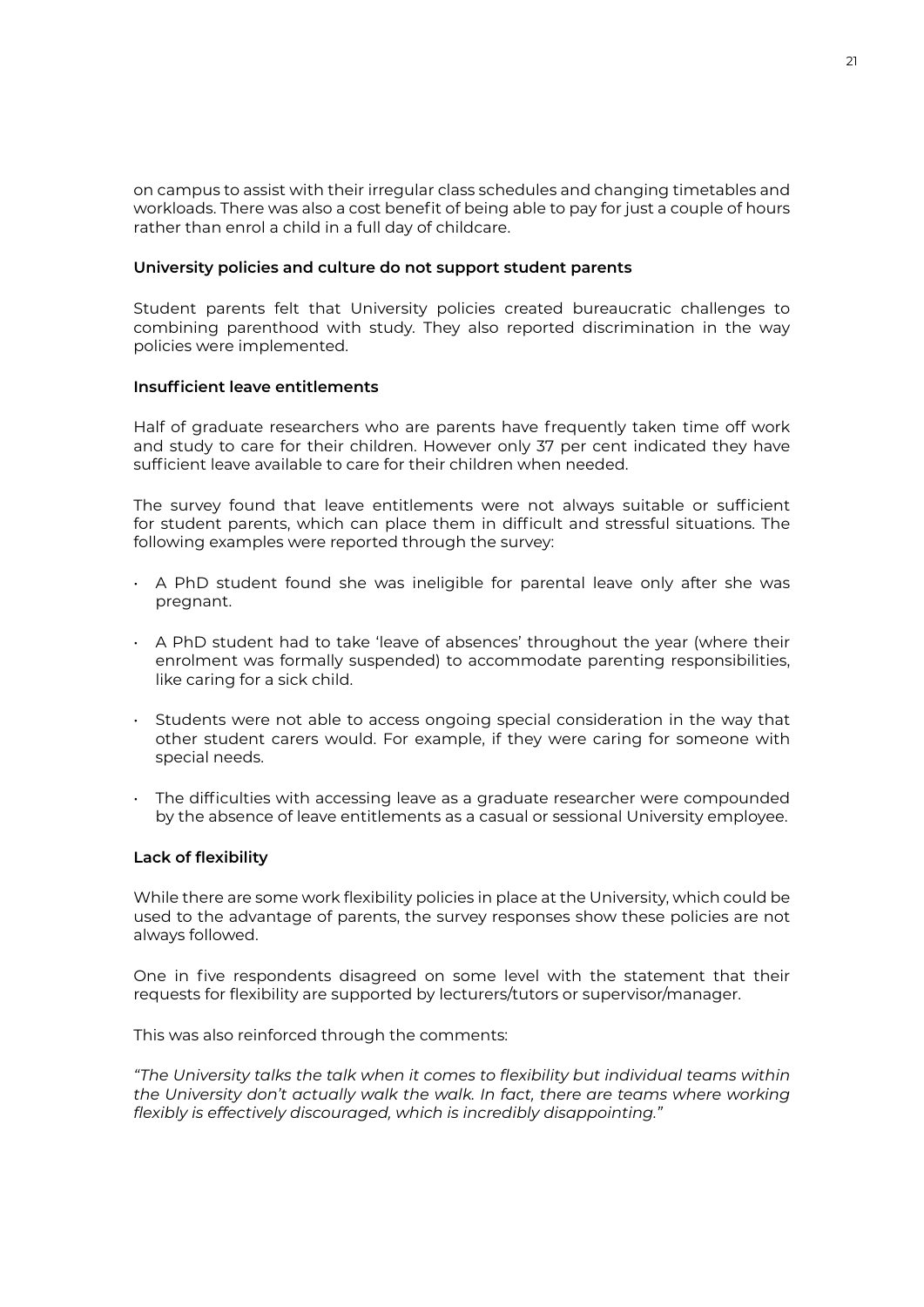<span id="page-21-0"></span>*"I have been told a number of times after requesting flexible work arrangements that the university policy 'doesn't work here/for us'."*

This speaks to a need for the University to monitor and evaluate the implementation of family-friendly policies, in addition to putting these policies in place.

#### **Discrimination following parental leave**

Survey respondents reported discriminatory or inequitable practices following a return from parental leave. These include:

- Having to perform the duties of a full-time role on a part-time time fraction
- Being forced to return to work full-time
- Having occasional requests to work from home knocked back, despite no operational impact.

#### **Student parents feel alienated and invisible**

Survey respondents felt parenting is discouraged through branding, facilities, policies, scheduling and a lack of support services at the University.

Students described the failure of the University to recognise them and their needs. For example, by scheduling mid-term assessments in school holidays, showing a lack of awareness of the challenges facing student parents or running networking events in the evening.

Only 37 per cent of respondents felt a sense of belonging to the University community.

This sense of alienation is reinforced through the lack of visibility of children on campus. Over half of respondents indicated other people in their course or team/department never bring their children to campus. While one third of respondents stated their lecturers/tutors or managers never actively promote a family-friendly environment.

#### **Graduate researchers who are parents face compounded challenges**

The graduate researcher experience is understood as more like University staff than student. Like University-employed researchers, they are responsible for contributing to the research output of the University. Many are forming their own research careers and seeking out opportunities such as conferences and publications to improve their profile. However, graduate researchers are not paid a researcher salary and their workplace entitlements are minimal.

This hybrid space presents challenges for graduate researchers, which are compounded for those who also have parenting responsibilities. This includes prejudices against student parents by fellow academics and balancing competing priorities of work, study and parenthood. These are highlighted in the survey comments below: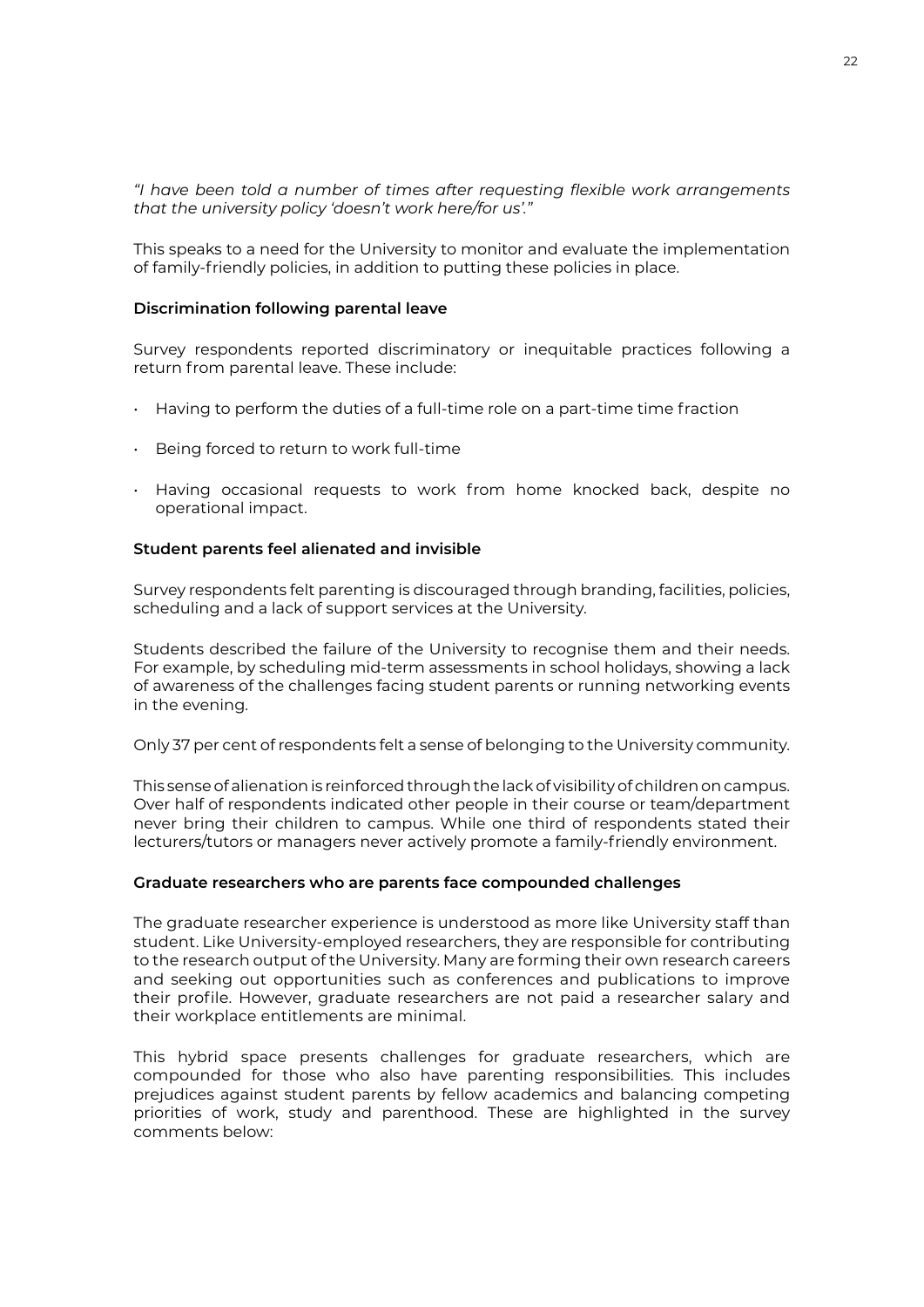*"Recently a very senior male academic said to me that I could not possibly be serious about my research plans with a small child in tow. Then he said that all I am providing as outcomes are bunch of dreams and abstracts. He also said that no support will be granted to my research ideas and that I should go back to my desk and stick to teaching. A senior female academic recently told me that I wouldn't be interested in a conference because I have a small child and another told me that I was not suggested for a role because I have family commitments and cannot make it to those meetings. This is crushing to sense of self and sense of dignity."*

*"Balancing the demands of university whilst being a father to my one year old, working to pay the rent and trying to maintain a healthy relationship with my wife at home has so far been the most stressful time of my life…I never thought myself capable of a mental breakdown but my time at university so far has made see otherwise."*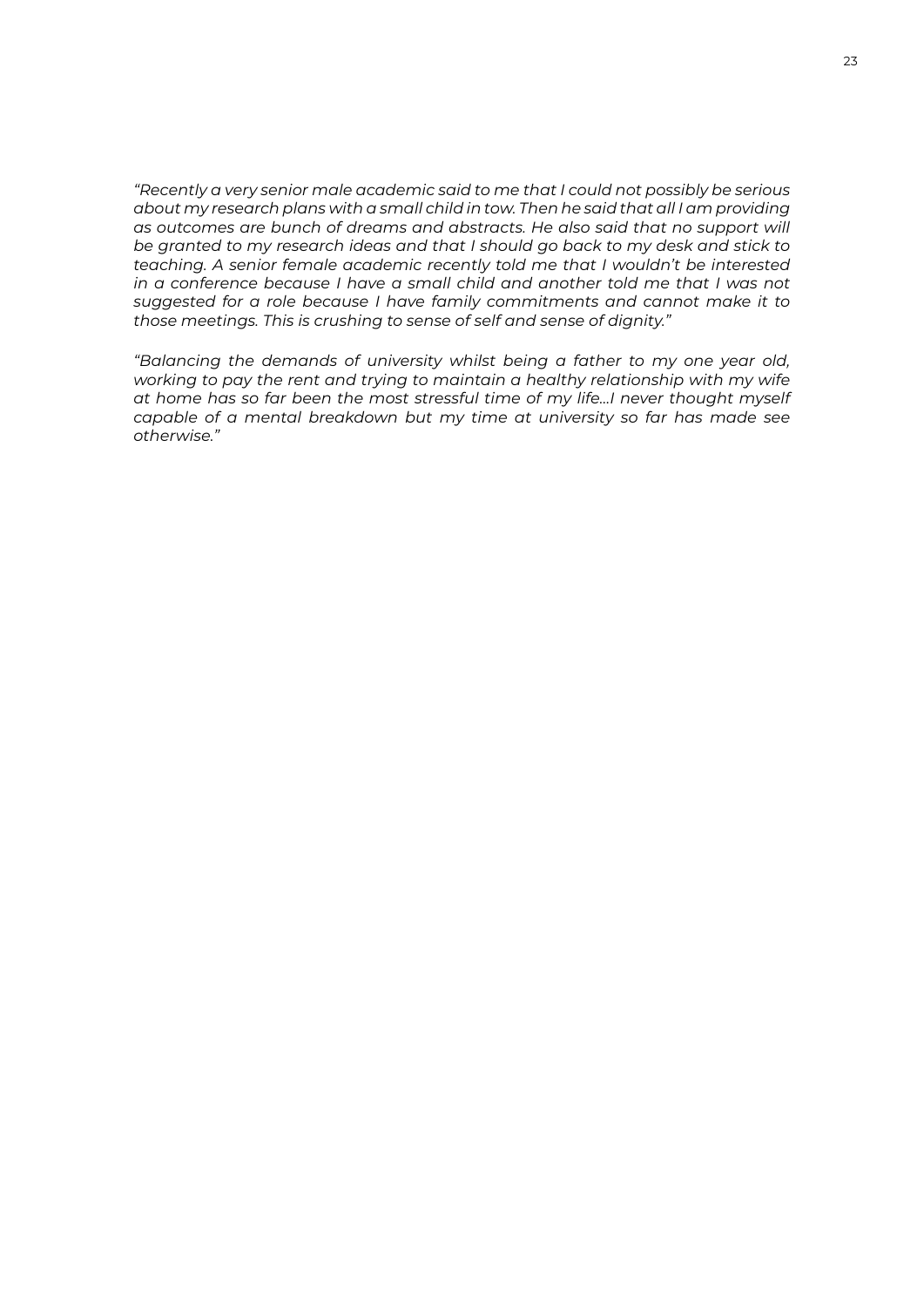# <span id="page-23-0"></span>**Conclusion**

This research has illuminated the ways in which student parents are excluded as members of the University of Melbourne community, are not adequately supported in their study and work and, in some cases, overtly discriminated against.

#### **Key findings:**

- Overall, the University fails to adequately accommodate the caring responsibilities of students. It does not provide a family-friendly environment in terms of supports, facilities, physical spaces and culture.
- There are no dedicated policies for student parents. More general policies related to leave entitlements and flexibility are often unsuitable for student parents or not adhered to in practice.
- University childcare is largely unaffordable and inflexible, and hence, inaccessible.
- Student parents feel invisible and alienated.

All these factors hamper the ability of student parents to participate in the university community and succeed in their studies.

Graduate researchers who are also parents are particularly impacted through compounding issues of long working hours, low stipends, the absence of leave entitlements if they are a casual or sessional employee, out of hours events and conferences, and discrimination from fellow academics.

With the increasing political and economic imperative for Australians to undertake post-secondary education, the family unfriendliness of universities should be recognised as a matter of national concern. As shown in this report however, there are many opportunities to improve student parents' experiences.

#### **Facilities and support**

GSA believes that parenthood itself should not be regarded as the cause of disadvantage for student parents. Rather, the impediment is the University's failure to provide appropriate facilities and support for student parents.

Support is needed to enable those engaged in primary caregiving, paid work and study to manage their responsibilities. According to the Higher Education Standards Panel, student support services, including on-campus childcare facilities, are regarded as important in preventing attrition due to personal or financial hardship<sup>27</sup>.

The importance of accessible childcare cannot be underestimated. It allows students to attend class and meetings, engage in solitary study and participate in networking events and extracurricular activities. Despite this, existing services and support do not meet student parents' needs. The failure of the University to provide affordable, reliable and accessible childcare is a failure to support student parents.

**27 Department of Education and Training & Higher Education Standards Panel 2017. Improving retention, completion and success in higher education: Higher Education Standards Panel Discussion Paper, June 2017. Accessed from [https://docs.education.gov.au/system/files/doc/other/final\\_discussion\\_paper.pdf](https://docs.education.gov.au/system/files/doc/other/final_discussion_paper.pdf)**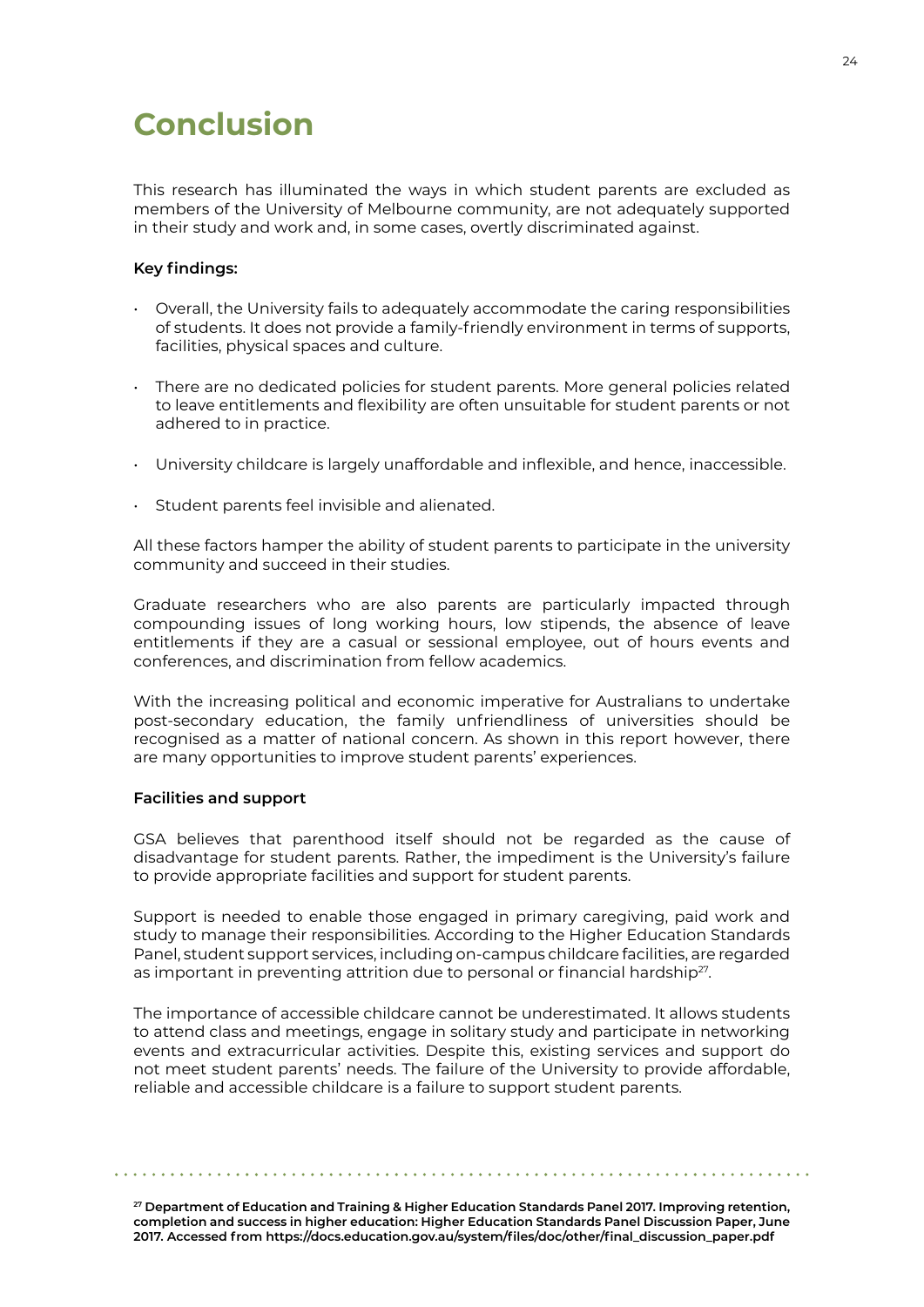#### <span id="page-24-0"></span>**Policies**

Current leave entitlements fail to address the needs and concerns of student parents. In some cases the policies are unsuitable or insufficient. In other cases, student parents are unable to access the options and flexibility required to succeed in their studies. For example, ongoing special consideration.

Support for student parents cannot rely on the discretion of supervisors and teaching staff. Policy must be adequately implemented to be effective.

#### **Culture**

The University must move beyond disregarding student parents and proactively address their alienation with genuine support. It must increase the representation and visibility of student parents.

Understanding parenting positively, rather than as a disadvantage, would greatly improve support for student parents. Inclusivity for all students is crucial in the University community.

The framing of parenting as a disadvantage can be understood through Acker's framework of the "ideal worker"28. The "ideal worker" is always available, working and without familial obligations. This is imposed in academic contexts where researchers are considered uncommitted to their work if they have caring responsibilities, thereby treating parenting as a disadvantage to one's work $^{29}$ . Research suggests the "ideal worker" is deeply engrained in academia's workplace culture, with both men and women experiencing discrimination as a result<sup>30</sup>.

**28 Acker, J 1990 Hierachies, Jobs, Bodies: A Theory of Gendered Organizations. Gender and Society. 4:2, 139-158.**

**29 See: Ideal for Whom? A Cultural Analysis of Ideal Worker Norms in Higher Education and Student Affairs Graduate Programs - Margaret W. Sallee; Troubling Gender Norms and the Ideal Worker in Academic Life - Jaime Lester and Margaret W. Sallee**

**30 See: The Ideal Worker or the Ideal Father: Organizational Structures and Culture in the Gendered University - Margaret W. Sallee; Academic Motherhood: Mid-Career Perspectives and the Ideal Worker Norm - Kelly Ward, Lisa Wolf-Wendel**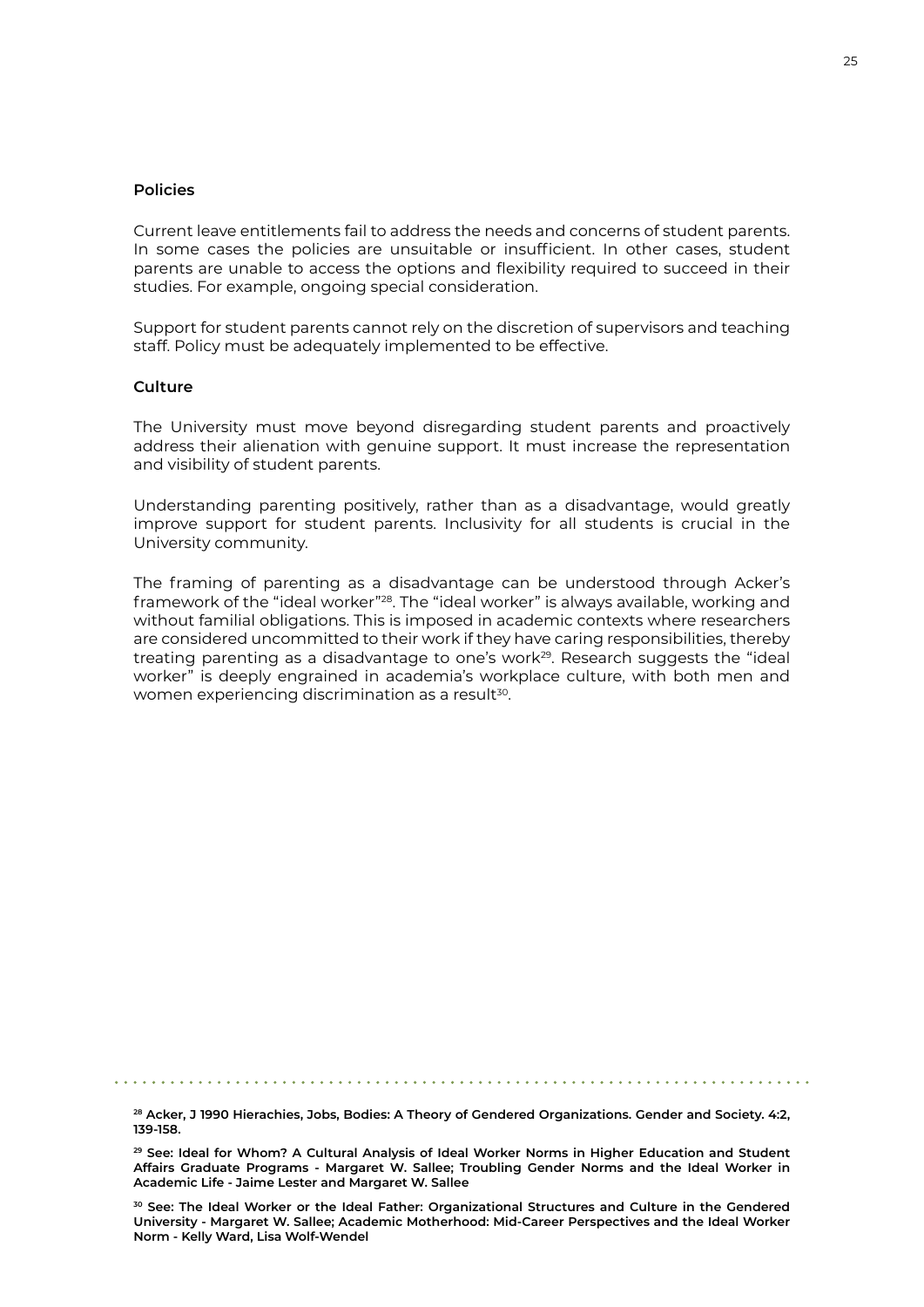# <span id="page-25-0"></span>**Recommendations**

Based on the research findings, GSA has recommended actions for the University of Melbourne and Federal Government to improve the educational experiences of student parents. There are also opportunities for GSA itself to support and advocate for graduate student parents.

#### **Recommendations to the University**

#### **Ensure University policies align with student parent needs and are implemented appropriately**

- Create a family-friendly committee and strategy, similarly to Australian National University initiatives<sup>31</sup>.
- Create a maximum working hours policy for research students.

#### **Increase access to University childcare**

- Provide heavily subsidised childcare for University of Melbourne staff and students.
- Provide occasional childcare for University of Melbourne staff, students and visiting scholars.
- Establish grants for research students and honours students to pay for childcare whilst at conferences, in line with engineering academic staff entitlement<sup>32</sup>.

#### **Make facilities, supports and physical spaces more 'family-friendly'**

- Create a priority system for tutorial access for student parents.
- Establish family-friendly meeting rooms on campus.
- Improve the physical accessibility of campuses. For example, ensure access for prams.

#### **Recommendations to Federal Government**

#### **Increase leave entitlements for graduate research students who are parents**

Amend Commonwealth Scholarships Guidelines (Research) 2017:

- Remove or reduce the one-year waiting period for accessing maternity leave
- Establish paternity leave for primary carers as a standard entitlement
- Create a leave category for caring responsibilities.

**31 Australian National University 2020. Family Friendly Committee. Accessed from [https://www.anu.edu.](https://www.anu.edu.au/about/governance/committees/family-friendly-committee) [au/about/governance/committees/family-friendly-committee](https://www.anu.edu.au/about/governance/committees/family-friendly-committee)**

26

**32 University of Melbourne 2020. Parents. Accessed from [https://diversity.eng.unimelb.edu.au/parents/](https://diversity.eng.unimelb.edu.au/parents/ )**